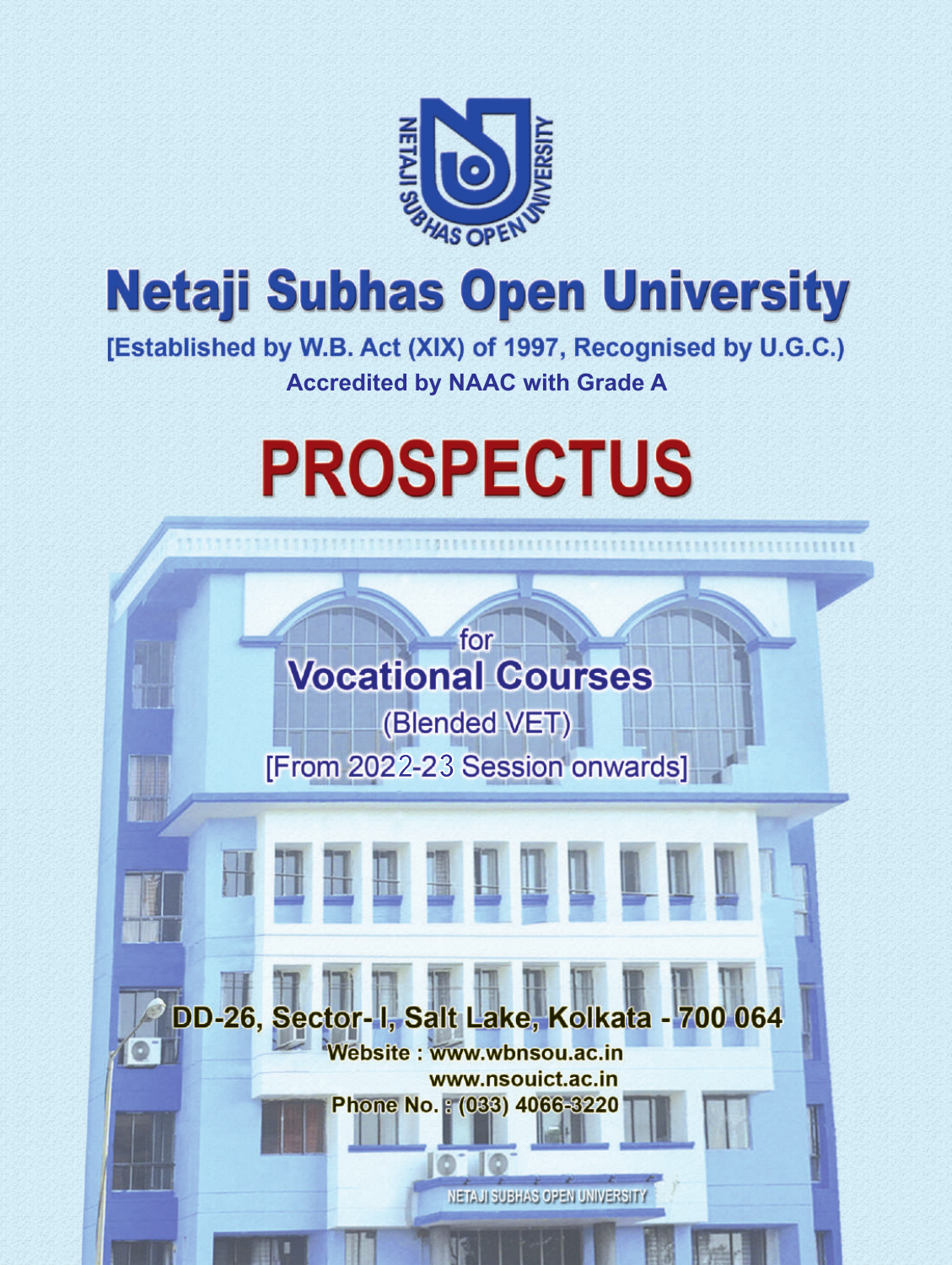# **Disclaimer and Legal Jurisdiction**

The University reserves the right to change any of the examination dates. It also reserves the right to amend, alter or interpret any of the Rules / Regulations relating to Programmes of Study, Eligibility and Admission Criteria including intake of the students, Fee Structure and other relevant matters.

All disputes relating to the above points shall be subject to the jurisdiction of the courts situated in Kolkata only.

Appearance in Counselling or merely submission of Admission form does not *ipso facto* confer any Right for Admission to a particular Course unless found suitable as per the Eligibility Criteria as amended from time to time.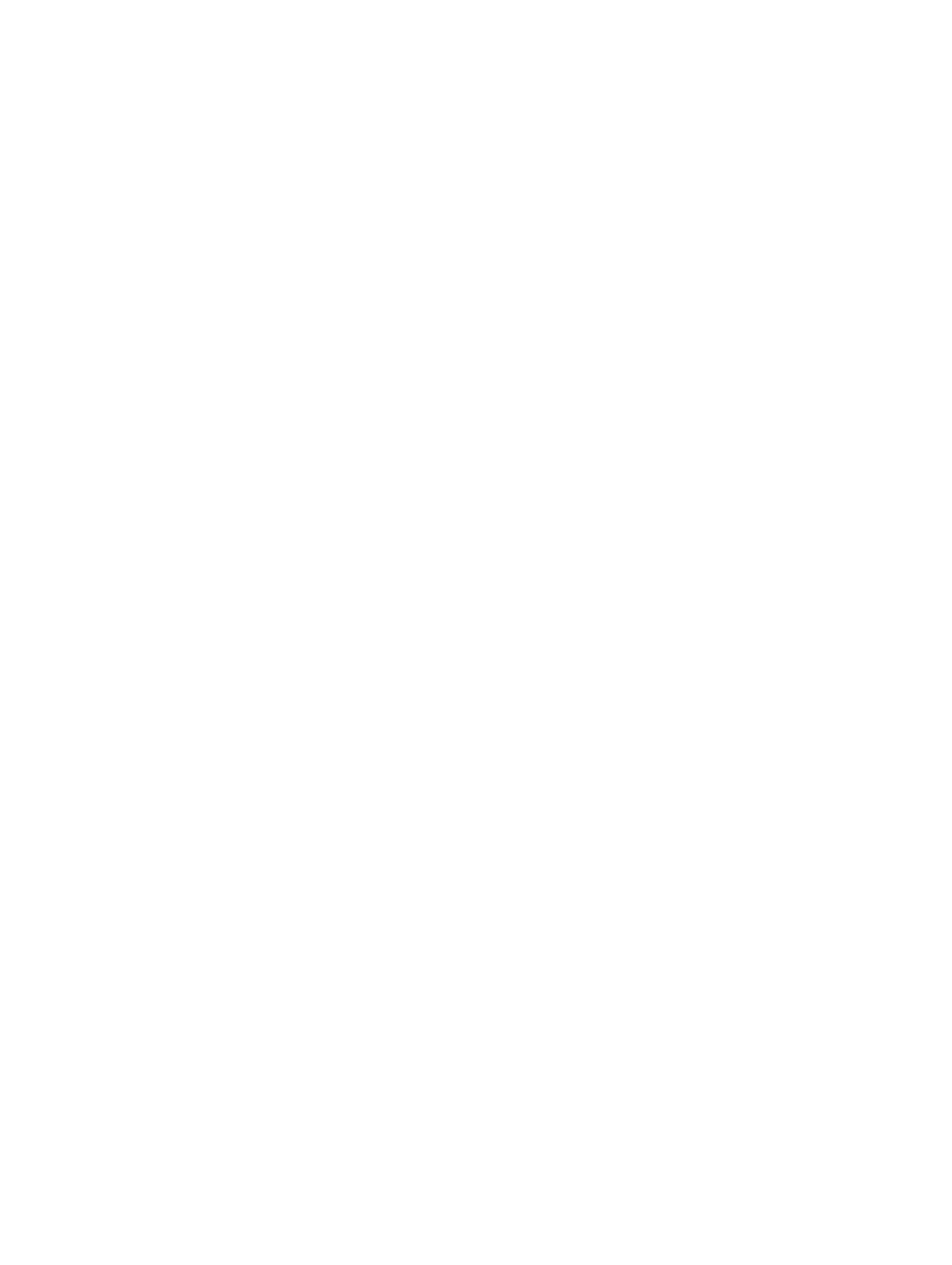# **INDEX**

|    |                                                                          | Page No.       |
|----|--------------------------------------------------------------------------|----------------|
| 1. | Concept of Open University                                               | 5              |
| 2. | Vision and Mission of Netaji Subhas Open University                      | 6              |
| 3. | Recognition                                                              | 6              |
| 4. | <b>Academic Courses</b>                                                  | 6              |
| 5. | <b>Admission Procedure</b>                                               | $\overline{7}$ |
| 6. | List of Vocational and Innovative Courses                                | $\overline{7}$ |
| 7. | <b>Details of Courses</b>                                                | 9              |
|    | Advanced Diploma in Psychological Counselling<br>7.1                     | 9              |
|    | (ADPC)                                                                   |                |
|    | 7.2 Advanced Diploma in Hospital Front Office Management                 | 10             |
|    | (ADHFOM)                                                                 |                |
|    | Advanced Diploma in Needle Work & Knitting<br>7.3                        | 11             |
|    | (ADNWK)                                                                  |                |
|    | Advanced Diploma in Applied Yoga and Naturopathy<br>7.4                  | 12             |
|    | (ADAYN)                                                                  |                |
|    | Diploma in Pre-Primary Teachers' Education-Montessori<br>7.5             | 13             |
|    | (DPTE-M)                                                                 |                |
|    | Diploma in Fire Safety & Security Management (DFSSM)<br>7.6              | 15             |
|    | Tailoring & Dress Designing (Advanced Certificate Course) (ACTDD)<br>7.7 | 16             |
|    | Tailoring & Dress Designing (Advanced Diploma Course) (ADTDD)<br>7.8     | 17             |
| 8. | Teaching learning (Blended) Method                                       | 18             |
| 9. | <b>Student Support Services</b>                                          | 18             |
|    | 10. Allotment of class / Counselling Sessions                            | 19             |
|    | 11. Gradation                                                            | 19             |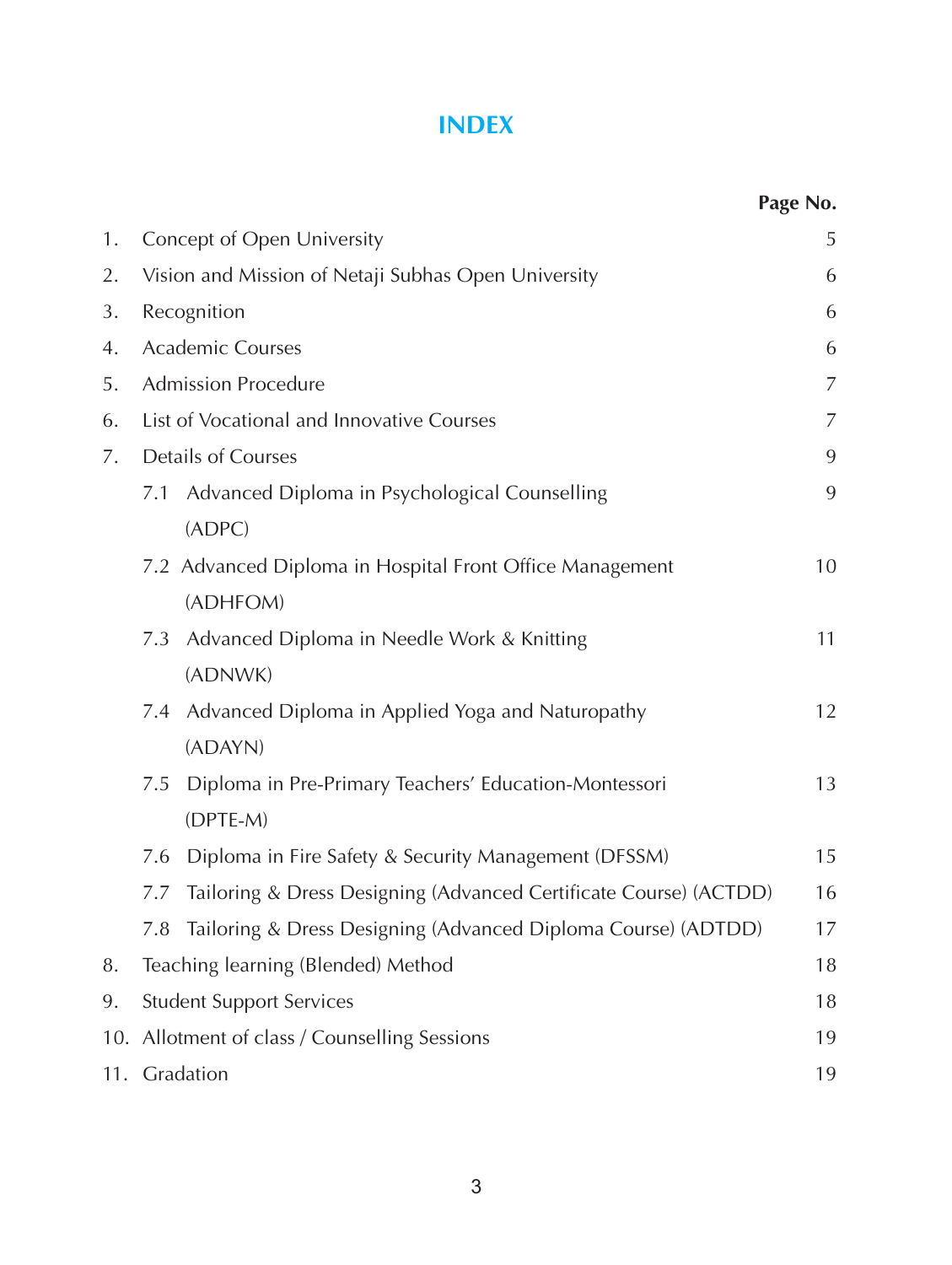| 12. University rules                                                                                                                                                                                                                                                                                                                                                                                                                                                                    | 19 |
|-----------------------------------------------------------------------------------------------------------------------------------------------------------------------------------------------------------------------------------------------------------------------------------------------------------------------------------------------------------------------------------------------------------------------------------------------------------------------------------------|----|
| 12.1 Admission time                                                                                                                                                                                                                                                                                                                                                                                                                                                                     | 19 |
| 12.2 Refund of fees                                                                                                                                                                                                                                                                                                                                                                                                                                                                     | 20 |
| 12.3 Other information                                                                                                                                                                                                                                                                                                                                                                                                                                                                  | 20 |
| 12.4 Change of Address / Study Centre                                                                                                                                                                                                                                                                                                                                                                                                                                                   | 20 |
| 12.5 No Change of Subject                                                                                                                                                                                                                                                                                                                                                                                                                                                               | 20 |
| 12.6 Duplicate Copies                                                                                                                                                                                                                                                                                                                                                                                                                                                                   | 20 |
| 12.7 NSOU OER Repository                                                                                                                                                                                                                                                                                                                                                                                                                                                                | 20 |
| 13. Whom to contact for what                                                                                                                                                                                                                                                                                                                                                                                                                                                            | 21 |
| 14. Do's and Dont's                                                                                                                                                                                                                                                                                                                                                                                                                                                                     | 22 |
| 15. Students' Feedback Form (SFF)                                                                                                                                                                                                                                                                                                                                                                                                                                                       | 23 |
| 16. Identity Card                                                                                                                                                                                                                                                                                                                                                                                                                                                                       |    |
| $\begin{array}{cccccccccccccc} \hline \multicolumn{3}{c}{} & \multicolumn{3}{c}{} & \multicolumn{3}{c}{} & \multicolumn{3}{c}{} & \multicolumn{3}{c}{} & \multicolumn{3}{c}{} & \multicolumn{3}{c}{} & \multicolumn{3}{c}{} & \multicolumn{3}{c}{} & \multicolumn{3}{c}{} & \multicolumn{3}{c}{} & \multicolumn{3}{c}{} & \multicolumn{3}{c}{} & \multicolumn{3}{c}{} & \multicolumn{3}{c}{} & \multicolumn{3}{c}{} & \multicolumn{3}{c}{} & \multicolumn{3}{c}{} & \multicolumn{3}{c}$ |    |

**Page No.**

#### 17. Application Form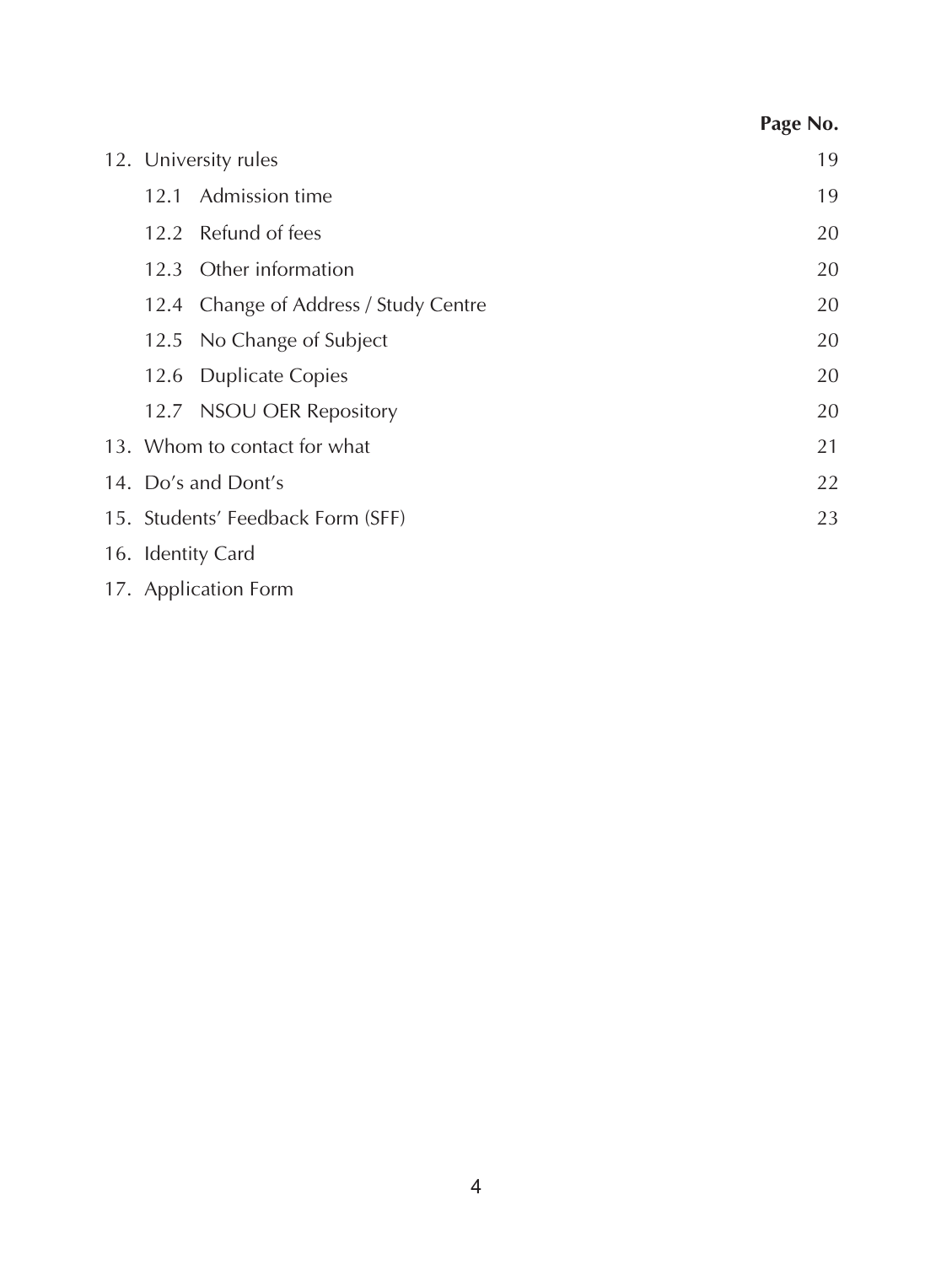# **1. Concept of Open University**

An open learning system is one in which the onus of learning is primarily on the students. Despite this, they are formally enrolled in a system which takes in other learners too. Thus, we draw a line of distinction between the above-mentioned category of students and (a) those borrowing books from Libraries and (b) those formally attached to a conventional university where classroom teaching is the principal mode of instruction.

The Open University represents an alternative approach to higher learning. It stands apart from a highly formal, institutionalized and centrally administered system of education. Its' philosophy is built around the principles of universality, flexibility and innovativeness. Its ideas and institutions, its methods and procedures are all shaped accordingly. Conceptually, it can be viewed as a system drawing upon the best elements in formal and non-formal education.

The 'openness' consists of a variety of features. First, it offers easy access to the learners. The entry requirement is not too exacting. A genuine interest in picking up knowledge is all that it expects. Consequently, it would try to embrace as many learners as possible.

Second, its territorial reach is visibly wide. It aims at bringing education to the doorstep of the learner, wherever he or she may be. Various methods of communication and contact are used for this purpose. The classroom of the university, thus, is as wide as the entire land it seeks to serve.

Third, the Open University is learner-oriented. It devises its course and methods of teaching to suit the needs of the learners. Their options and inclinations are given due priorities. A variety of courses - short-term or long-term, liberal or professional - can be pursued under the university.

Fourth, it believes in fair distribution of quality education, teaching aid, consultancy and study materials. Whatever resources the university has are made evenly available to all learners wherever or whoever he or she might be. It eliminates variations and discrimination.

Fifth, its administration is decentralized. In promoting Distance Education, the university creates a wide network of Study Centres. Students need only to come to the nearest available centre for collecting all information, completing all formalities, discussing their academic issues and appearing for evaluation of their work at intervals chosen by them.

Sixth, student assessment under Open University is based on continuous assessment and credit system. It does not require students to get bogged down in one final examination. One can study at one's own pace.

In short, the Open University seeks to open up the treasure house of knowledge to the maximum number of users. Thereby it would enhance their skills for productivity and further learning. Socially, too, the university promises steady empowerment of those who suffered backwardness for want of these skills. Considering the current trends allover the world, the Open University is going not only to complement the conventional system of higher education but may soon occupy the centre stage also in developing countries where the resources do not measure up to the vastness of the clientele.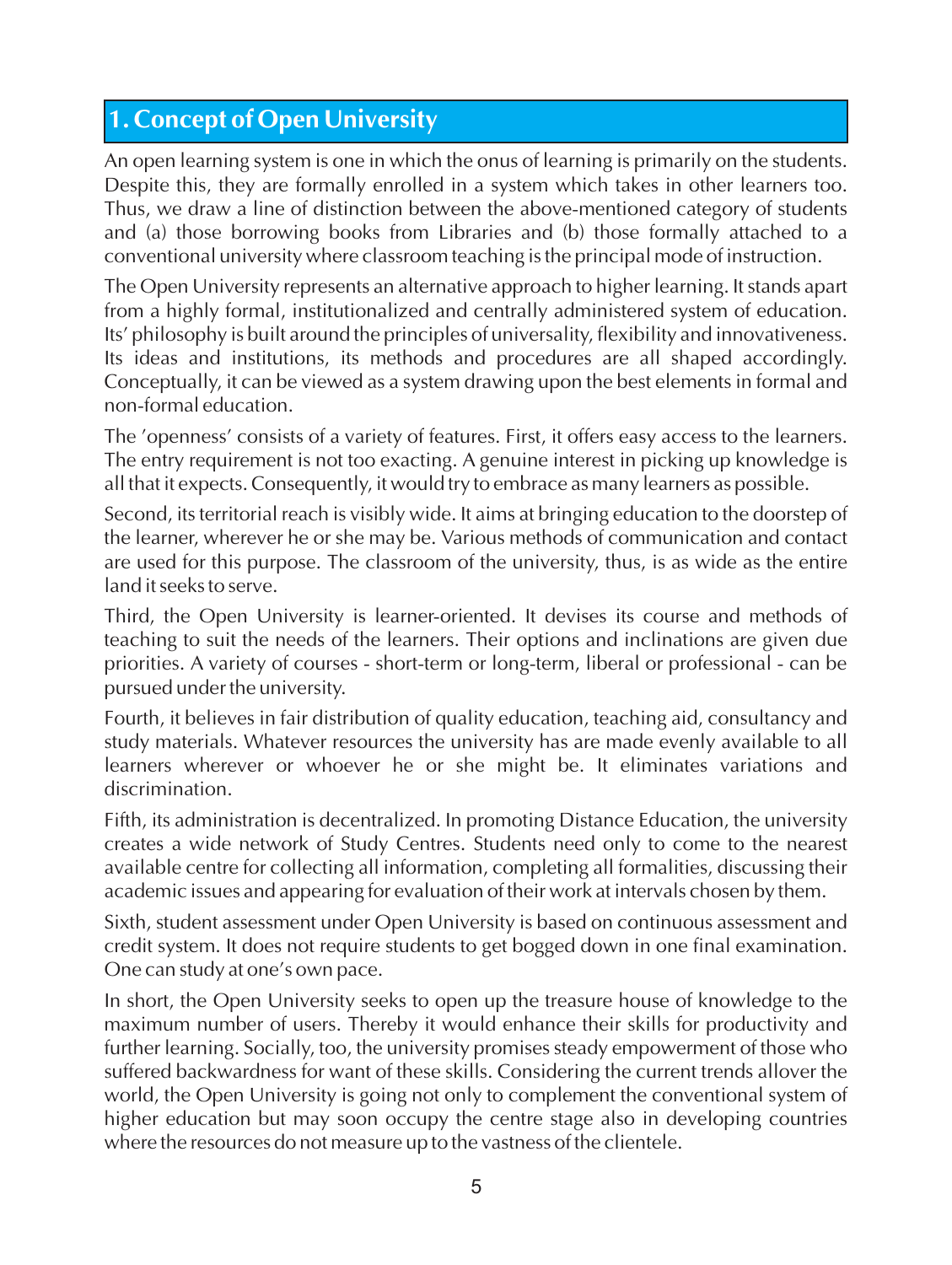# **2. Vision and Mission of Netaji Subhas Open University**

#### **Our VISION:**

The NSOU, the only State Open University in West Bengal, delivers to build up the quality human resource base of the State and, along with other Open Universities of the country, and moves towards the improvement of the quality of open distance education. It also intends to promote and develop appropriate ambience to develop an international standard distance education scenario in our country, keeping in view of the demands for education of the learners in tune with the requirements of the twenty-first century.

#### **Our MISSION:**

- To propagate quality education in flexible mode all over the State and to provide access to different skills-enhancing educational programs.
- To collaborate with other Higher Education Institutions (HEIs) for academic and research endeavours.
- To provide education in the vernacular language, i.e., Bengali and making it available at low cost to the underprivileged people.
- To provide facility of Lifelong education to the intending learners.
- To integrate technological tools in the pedagogy for facilitating the learning experiences.
- To contribute to the existing body of knowledge through research and extension activities
- To render services for the development of the State in particular and the Nation in general in order to sensitize the learners towards a humanistic and democratic ecosystem.

# **3. Recognition**

- i) The University is recognized by University Grants Commission(UGC)  $u/s$  2(f) vide letter No.F.9-2/97 (CPP-I) dated 26 August, 1998.
- ii) The University is recognised by Govt. of West Bengal vide letter No. 316-SE (Aptt.) dated 21 March 2000 and 501-SE(A)/10M-51/99 dated 15 May 2000.
- iii) Approval of Diploma and Certificate Courses by UGC-DEB vide F. No. 2-10/2016 (DEB-III) dated 16/12/16: SoUs have been allowed to offer certificate/Diploma Programmes with the approval of BoS, Academic Council etc. of the respective Universiry.

The University's Degrees/Diplomas/Certificates are recognized by all the members of the Association of Indian Universities (AIU) vide Circular No. EV/II (449)/94/176915-177115 dated January 14,1994.

The University received the prestigious International award **"Excellence in Distance Education Award"** (EDEA) for Institutional excellence in 2006 from Commonwealth of Learning (COL), Vancouver, Canada and "Best innovative University Award" in 2016 from DNA& STARS Group, India.

#### **4. Academic Courses**

The University offers both short-term and long-term programmes leading to Certificates, Diplomas or Advanced Diplomas, which are vocational as well as innovative in nature. Most of these courses have been developed after initial survey of the demand for such studies. studies. 6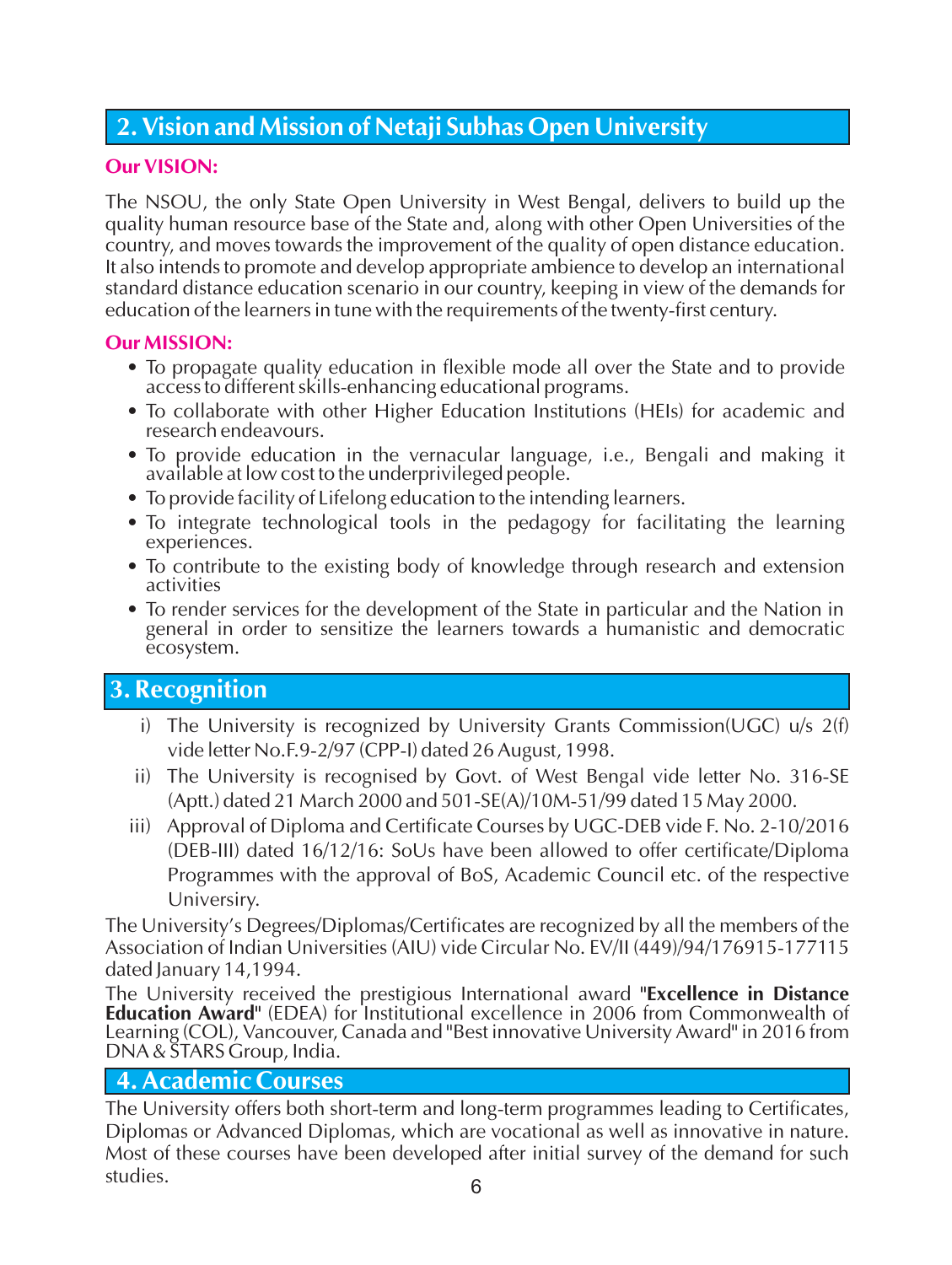They are launched with a view to fulfilling the learners' need for:

i) Certification, ii) Improvement of skills, iii) Self-employment, iv) Continuing education and professional development at work place, v) Diversification of knowledge.

#### **5. Admission procedure**

Admission schedule is notified in the newspaper before the commencement of each session together with enrolment form and will be available from the office of Partner Institutes / Study Centres of the University during their office hours. Completed enrolment form along with prescribed fees is to be submitted to the Partner Institutes / Study Centres within the last date announced. The admission notification will also be available on the website (www.wbnsou.ac.in).

In addition to the course fees each learner/ student shall have to pay Rs.500/- in total (being Rs.100.00 for Registration fee, Rs.150.00 as Annual Development fee and Rs. 250.00 as ICT fees) at the time of admission. Development fee of Rs.150 is payable at the time of renewal of the second year in case of a two-year course .

**N.B.** : In any case, the number of students is less than twenty (20) in a particular course, the fees may be refunded excluding the cost of prospectus to the students.

#### **6. List of Vocational and Innovative Courses**

The basic information regarding the courses (Certificate, Diploma, Advanced Diploma) launched by the University so far is given in a tabular form as below:

| Name of                                                                    | <b>Eligibility</b>         | <b>Duration</b> |                | <b>Course fee</b>                                                                                              | <b>Admission</b> |
|----------------------------------------------------------------------------|----------------------------|-----------------|----------------|----------------------------------------------------------------------------------------------------------------|------------------|
| the Course                                                                 |                            | <b>Minimum</b>  | <b>Maximum</b> | (Rs.)                                                                                                          | session          |
| 1.                                                                         | Any Graduate               | l-year          | 3-year         | $18,000/-$                                                                                                     | Jan / July       |
| Advanced                                                                   | $(10+2+3)$                 |                 |                |                                                                                                                |                  |
| Diploma in                                                                 | Physical Medicine          |                 |                |                                                                                                                |                  |
| Psychological                                                              | (i.e. MBBS/BHMS/           |                 |                |                                                                                                                |                  |
| Counselling                                                                | BAMS / BUMS),              |                 |                |                                                                                                                |                  |
|                                                                            | Nursing (GNM)              |                 |                |                                                                                                                |                  |
| 2. Advanced<br>Diploma in<br>Hospital<br><b>Front Office</b><br>Management | Any Graduate<br>$(10+2+3)$ | 1-year          | 3-year         | Rs. 30,000/-<br>(Admission<br>fee: 15,000/-<br>& Tuition<br>fee: $15,000/-$ )<br>payable in two<br>instalments | Jan / July       |

#### **Course Details**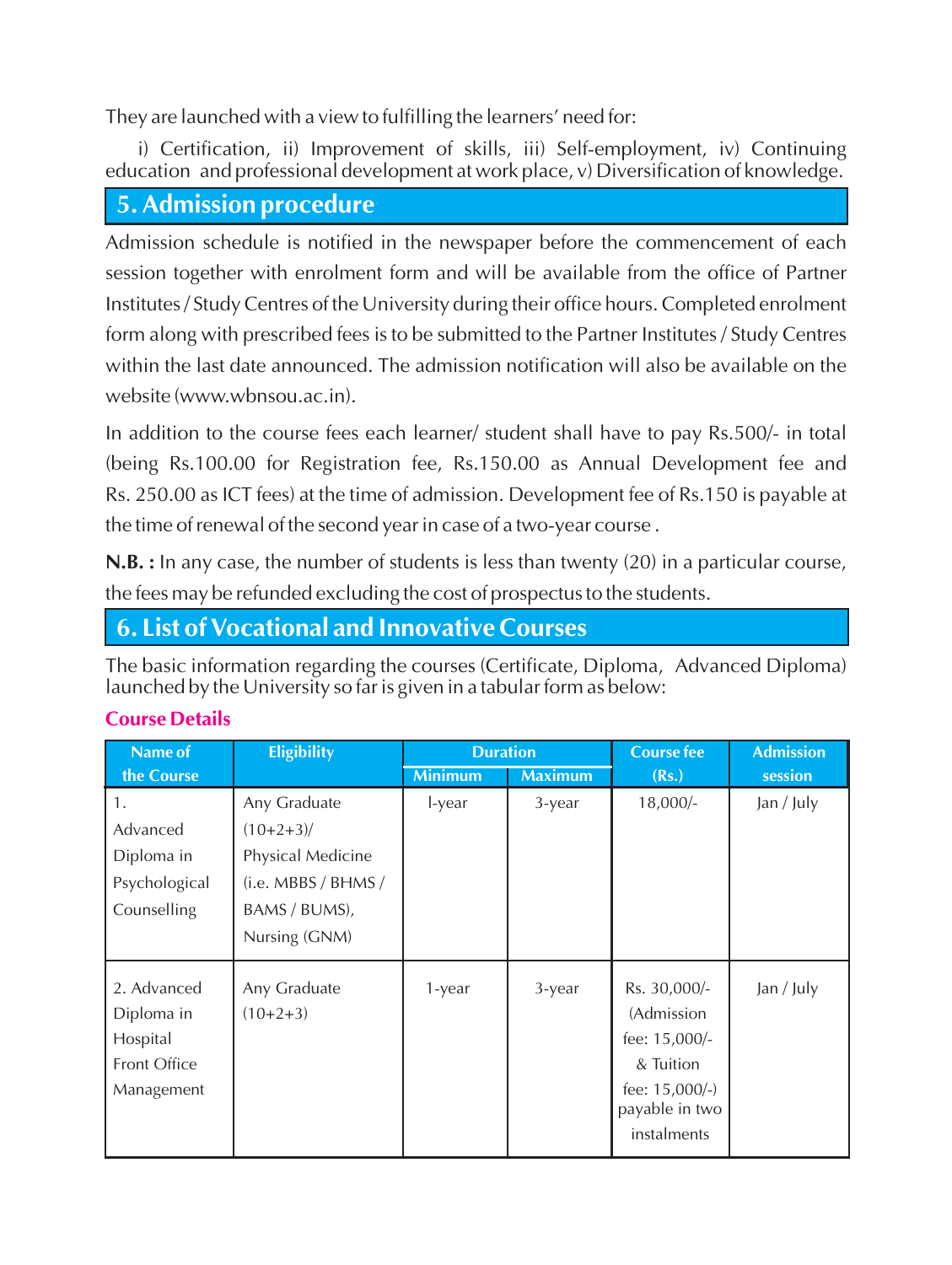| Name of                                                                     | <b>Eligibility</b>                                               | <b>Duration</b> |                | <b>Course fee</b>                                                                           | <b>Admission</b> |
|-----------------------------------------------------------------------------|------------------------------------------------------------------|-----------------|----------------|---------------------------------------------------------------------------------------------|------------------|
| the Course                                                                  |                                                                  | <b>Minimum</b>  | <b>Maximum</b> | (Rs.)                                                                                       | session          |
| 3. Advanced<br>Diploma in<br>Needle Work<br>& Knitting                      | Any<br>Graduate<br>$(10+2+3)$                                    | 2-year          | 4-year         | Rs. 15,000/-<br>payable in two<br>equal instalments                                         | Jan / July       |
| 4. Advanced<br>Diploma in<br>Applied Yoga<br>and<br>Naturopathy             | Any Graduate<br>$(10+2+3)$<br>[lateral entry at the<br>2nd year] | 2-year          | 4-year         | Rs.20,000/-                                                                                 | Jan / July       |
| 5. Diploma<br>in Pre-Primary<br>Teachers'<br>Education-<br>Montessori       | $10+2$ or its<br>equivalent                                      | 1-year          | 3-year         | Rs.8,000/-                                                                                  | Jan / July       |
| 6. Diploma<br>in Fire Safety<br>& Security<br>Management                    | $10+2$ or its<br>equivalent                                      | 1-year          | 3-year         | Rs.7,000/-                                                                                  | Jan / July       |
| 7. Tailoring<br>& Dress<br>Designing<br>(Advanced<br>Certificate<br>Course) | Class X                                                          | 1-year          | 3-year         | Rs.9,000.00                                                                                 | Jan / July       |
| 8. Tailoring<br>& Dress<br>Designing<br>(Advanced<br>Diploma<br>Course)     | Any<br>Graduate<br>$(10+2+3)$                                    | 2-year          | 4-year         | Rs.21,000.00<br>(at the time of<br>admission<br>Rs. 9000.00,<br>after 1 yr.:<br>Rs. 12,000) | Jan / July       |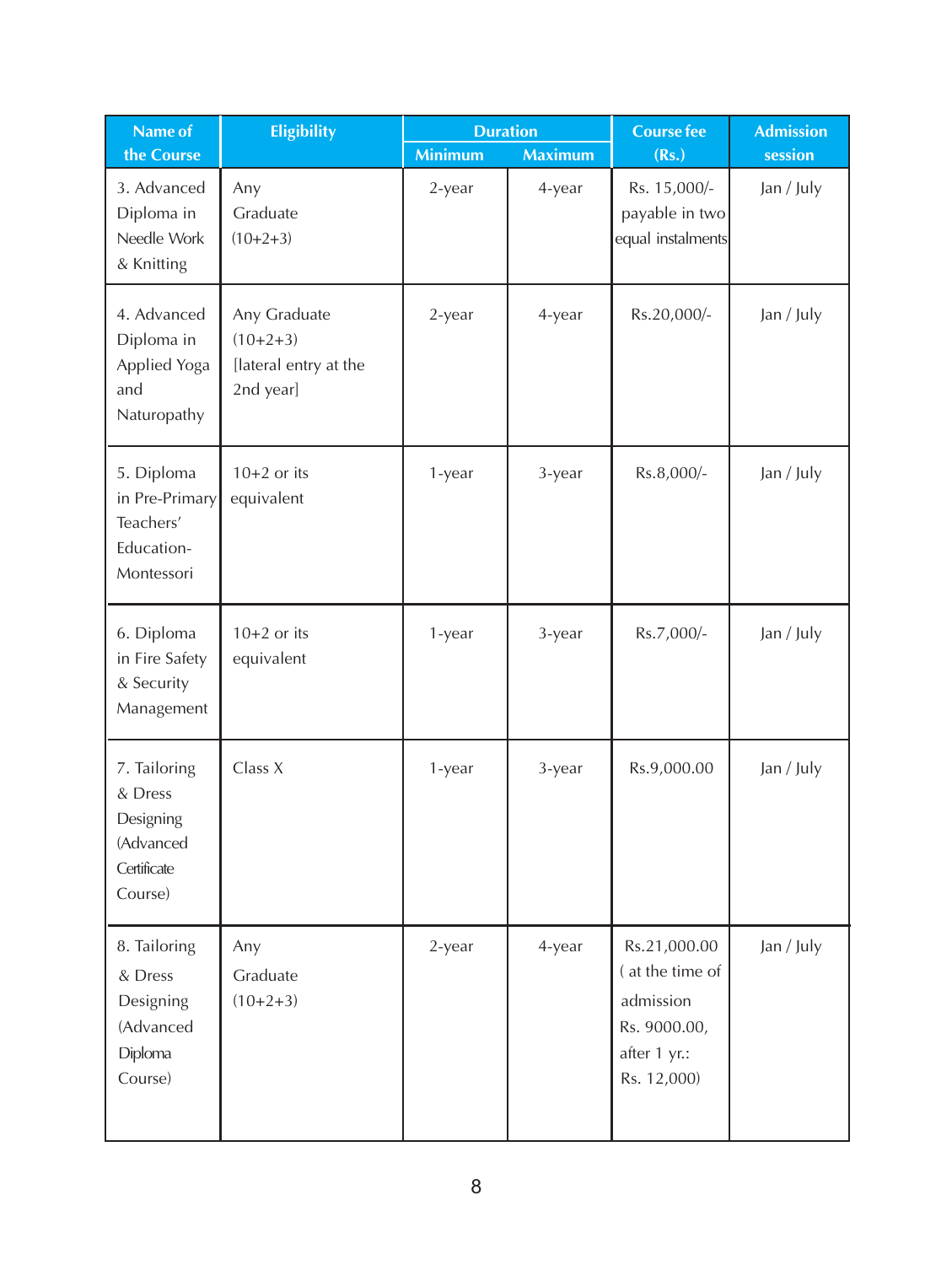#### **The examination centre may not necessarily be the centre of admission of the learners.**

## **7. Details of Courses**

The University conducts a number of innovative courses which are non-conventional in nature. These courses help a person to become expert in the respective field.

#### **7.1. Advanced Diploma in Psychological Counselling (ADPC)**

According to a survey about 20-30 million Indians are in need of some form of mental health care. The objective of the course is to provide an in depth knowledge about Clinical Psychology, Psychotherapies etc. so that after successful completion of the course, a candidate will be able to counsel the mental patient as well as help in solving the mental problems.

#### **Study Centre:** 1. Girindra Sekhar Institute of Psychological Education & Research, (Pl0), P-535, Raja Basanta Roy Road, Kolkata -700029, Ph : 9674098968

- 2. Surendralal Das Teachers' Training College (V-65), Anandanagar, Howrah, M : 6290793874
- 3. Shanti Devi Vidyaniketan (V-10), Plassey. Nadia
- 4. Nazirpur Rainbow Educational Institute (V-48), Nazirpur, Rajinagar, Murshidabad, M : 9733070694
- 5. Vivekananda Educational Institute (V-56), Jalpaiguri, M : 8918929973
- 6. Shivananda Health Society (P-19), Nimta, Kolkata-49

|                  | <b>Name of The Paper</b>                                                            |
|------------------|-------------------------------------------------------------------------------------|
| <b>Paper-I:</b>  | Basic Psychological Processes and Developmental Psychology (Theory)                 |
| Paper-II:        | Psychological Disorders and Basic Physiology as related to<br>Psychology (Theory)   |
| Paper-III:       | Counselling and Psychotherapies-Basics (Theory)                                     |
| <b>Paper-IV:</b> | Psychology, Psychological Approaches to<br>Counselling and Psychotherapies (Theory) |
| Paper- V:        | Practical                                                                           |
| Paper- VI:       | Internship/Project                                                                  |

Full marks: 600 (48 credit)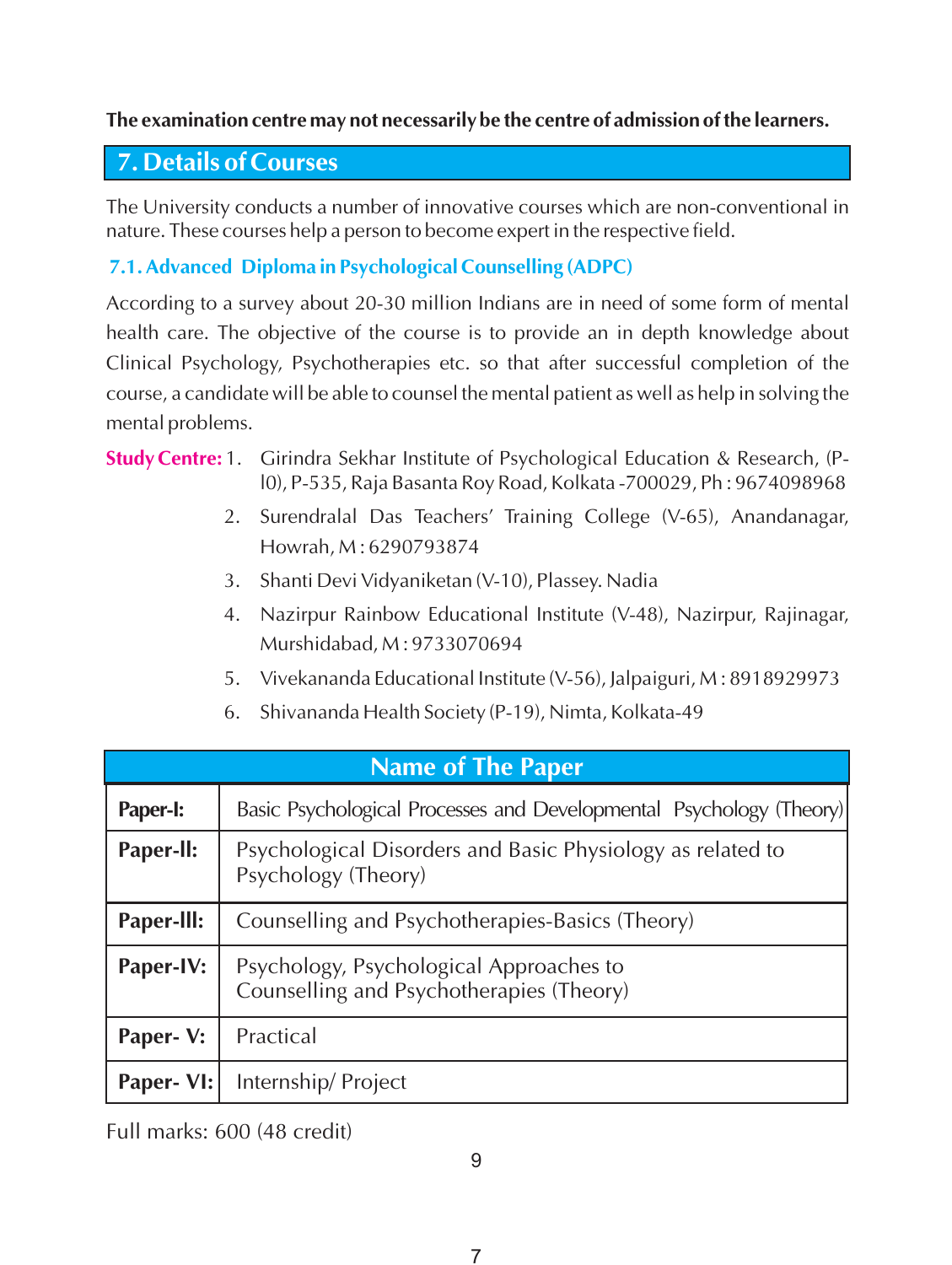**Evaluation Method:** Evaluation will be done through term-end examination and internal assessment. There will be one home assignment for each paper and 20% marks are reserved for this. Pass mark is 40% in each paper.

#### **7.2. Advanced Diploma in Hospital Front Office Management (ADHFOM)**

The scope of medical sciences has increased by leaps and bounds, owing to the relentless efforts made to come out with remedies to the many complicated ailments that afflict mankind. Understandably, hospitals, today offer many specialized treatments much beyond comprehension of the common man. The front office staff of any hospital plays an indispensable role in hospital operations. It plays an important role of attending to the patients and other beneficiaries, as and when they come in, for admissions and treatment. Efficient and skilled workforce is essential to manage the front office work. It is extremely important to understand how an organization is viewed and efforts should be made to develop and symbiotic relationship with the public in general.

**Stipend:** The students are paid a monthly stipend of Rs. 2500/- by the study centre, when they are attached to a department by the centre.

| <b>Study Centre</b>                   |                                     |
|---------------------------------------|-------------------------------------|
| Rabindranath Tagore International     | Ruby General Hospital Ltd. (V-47)   |
| Institute of Cardiac Sciences, (P-11) | Kasba Golpark, E.M. Bypass, Kol-107 |
| 124, Mukundapur,                      | M:9831227380/9051138921             |
| E.M. Bypass, Kolkata - 700099,        | (Contact Person: Subhasish Dutta)   |
| Ph: 033-7122-2222, ext. 2256/3404     |                                     |
| Fax: 033-2436-1267                    |                                     |
| (Contact Person: Ms. Ilora Ghosh)     |                                     |

**N.B. :**Candidates will be selected by GD followed by personal interview.

#### **Payment schedule:**

Initial payment a the time of Admission: Rs.15,300/-

Second installment Rs.15,000/- (payable after 6 months of study).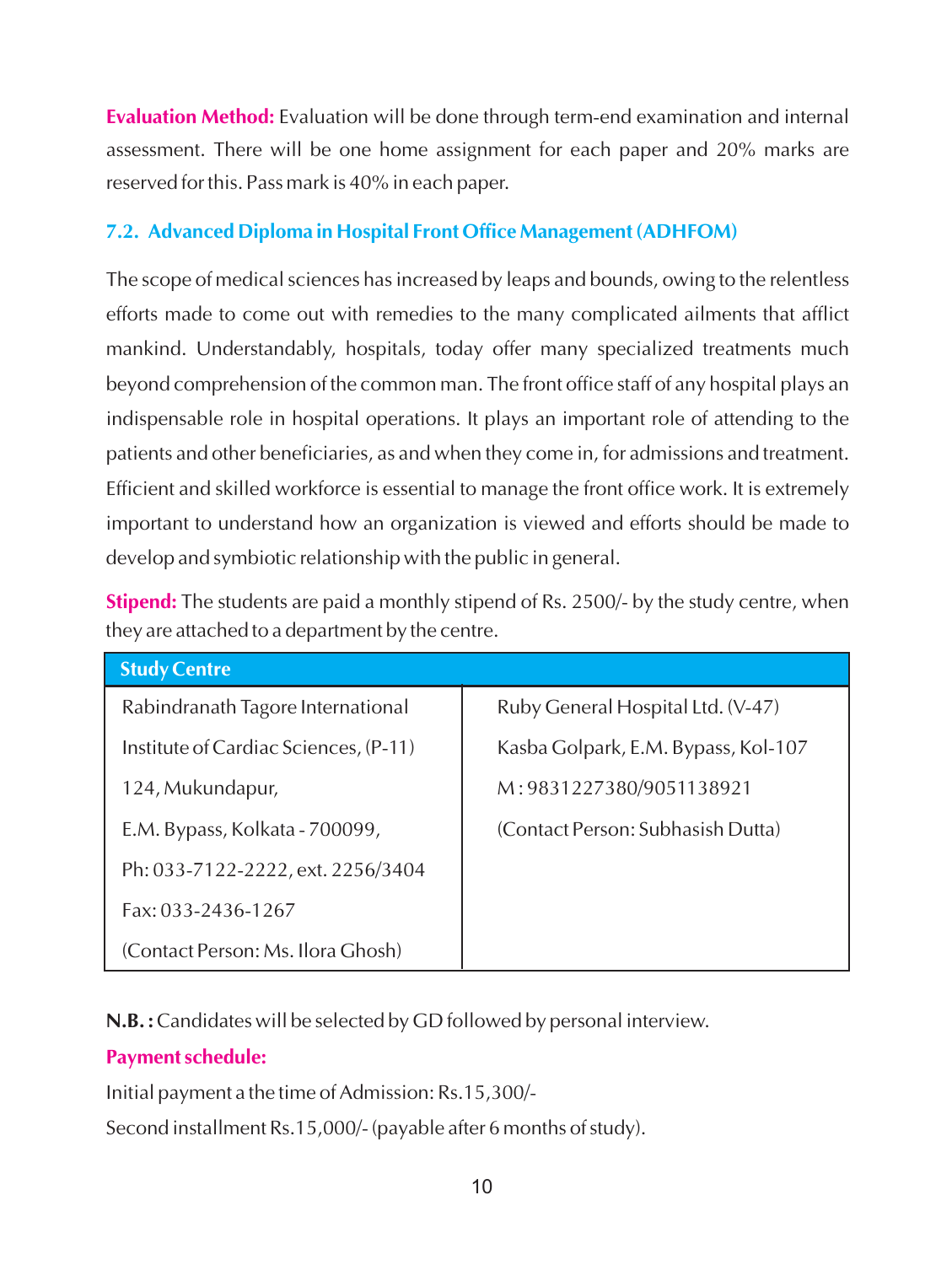#### **Course structure :**

| Paper 1: Hospital and Health         | Paper 2: Overview of Hospital Management      |
|--------------------------------------|-----------------------------------------------|
| Paper 3: Principles of Management    | Paper 4: Concept of Hospital Support Services |
| Paper 5: Front Office Management     | Paper 6: Specialized Services                 |
| Paper 7: Hospital Information System | Paper 8: Public Relations                     |
| Paper 9: Communication               | Paper 10: Project work-Viva-voce              |

Full Marks: 80 credits (1000 mark)

**Evaluation Method:** The examination will be conducted on yearly basis. Evaluation will be done through term-end examination and internal assessment. There will be internal assessment for theoretical paper and 20% weightage are reserved for this. Pass mark is 40% in each paper.

#### **7.3. Advanced Diploma in Needle Work and Knitting (ADNWK)**

The course has been designed to trainup so as to provide extensive coverage on all aspects of manufacturing and finishing of garments and to create awareness about the technique and trends to meet the present day needs.

#### **Study centre:**

| Arabindanagar Youth Academy (V - 31),                                                                       | ii) Nari Sikhsa Samiti (V-24)  |
|-------------------------------------------------------------------------------------------------------------|--------------------------------|
| i)                                                                                                          | 294/3, APC Road, Kolkata-9     |
| Beguntari, Jalpaiguri                                                                                       | Ph: 2350-4884                  |
| M: 9733064084                                                                                               | M: 8972736705 (only for girls) |
| iii) Nari Siksha Samiti (V-25)                                                                              | iv) Suri Mahila Samity (V-26)  |
| Jhargram, Paschim Medinipur                                                                                 | (R.T. Girls' High School)      |
| Ph: 03221-255137                                                                                            | Suri, Birbhum                  |
| M: 9433054996 (only for girls)                                                                              | M: 9476338671 (only for girls) |
| v) Nazirpur Rainbow Educational<br>Institute (V-48)<br>Nazirpur, Rejinagar,<br>Murshidabad<br>M: 9733070694 |                                |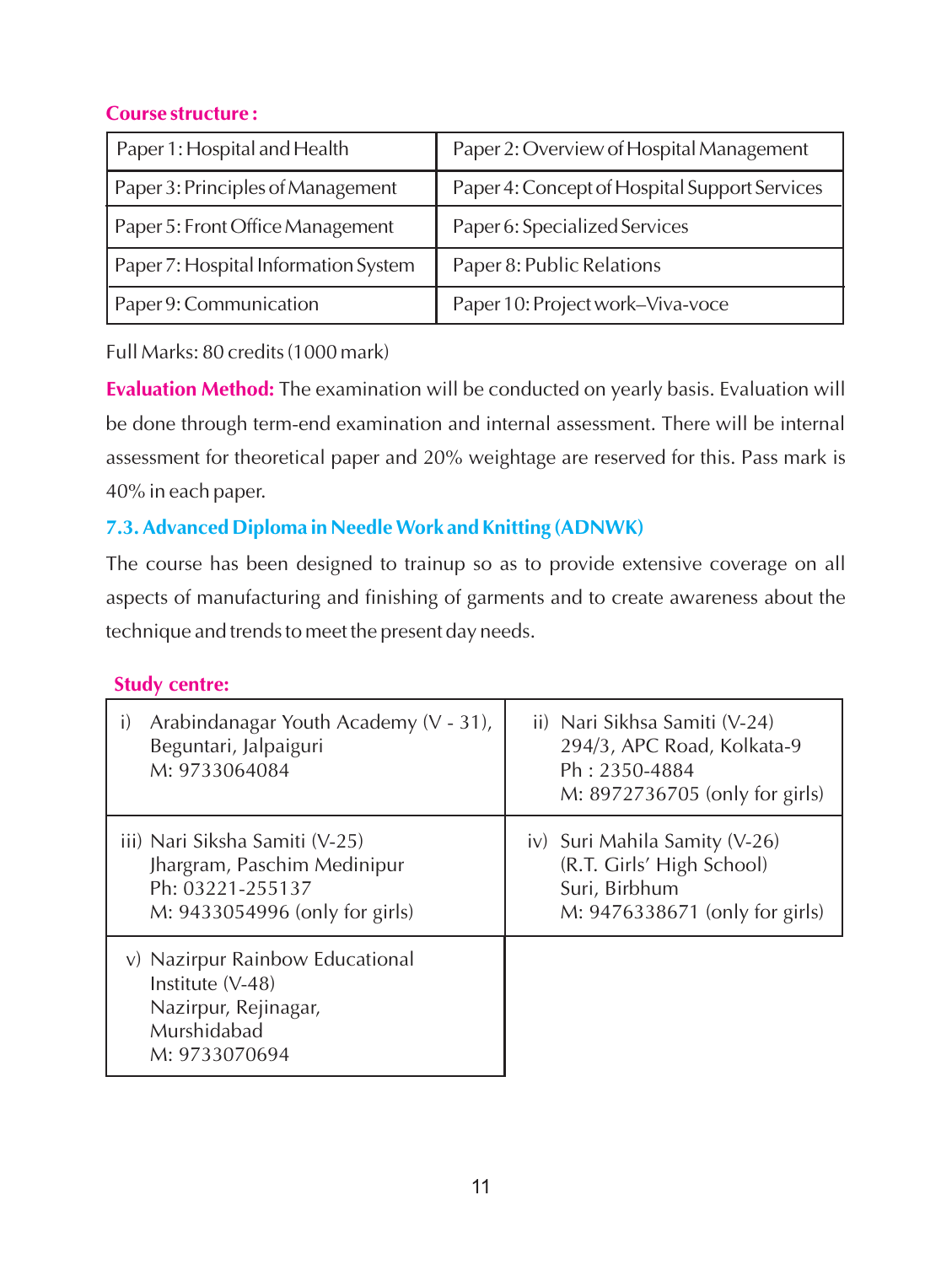#### **Course Structure:**

| 1st year                     | 2nd year                     |
|------------------------------|------------------------------|
| Paper 1 : Theory             | Paper 4 : Theory             |
| Paper 2 : Practical Specimen | Paper 5 : Practical Specimen |
| Paper 3 : Practical          | Paper 6 : Practical          |
|                              | Paper 7 : Practical          |
|                              | Paper 8 : Practial           |

Full Marks: 64 credit (800 marks)

#### **Evaluation Method:**

Evaluation will be made on the basis of internal assessment as well as Term-end examination, 20% marks are reserved for internal assessment. Pass marks is 40% in each paper.

# **7.4. Advanced Diploma in Applied Yoga & Naturopathy (ADAYN)**

Netaji Subhas Open University conducts two Diploma programmes in Yoga and Naturopathy. Recently, both the yoga and naturopathy are very becoming very popular among all groups of ages and there is an increasing demand of trained person who can engage themselves in this sector. To make the students more employable and skilled in the specific domain the School of Vocational Studies introduced this 2-year Advanced Diploma.

**Eligibility :** Graduate [10+2+3] or Diploma (1-year) in Yoga Education from NSOU with 10+2+3 degree with a provision of lateral entry.

| 1st year (Full Marks-600)                                | 2nd year (Full Marks: 600)                                                        |
|----------------------------------------------------------|-----------------------------------------------------------------------------------|
| PAPER - I: Yoga Parichaya (Th)                           | PAPER-VII: Foundations of Yoga (Th)                                               |
| PAPER -II: Anatomy Physiology for<br>Yoga Practices (Th) | PAPER-VIII: Anatomy and Physiology<br>for Yoga (Th)                               |
| PAPER-III: Yoga Therapy (Th)                             | PAPER-IX: Yoga and Alternate<br>Therapies (Practical)                             |
| PAPER - IV: Remedial Therapy of Diseases<br>Practical    | PAPER-X:<br>Teaching Methodology<br>and Allied Sciences of<br>Yogic Practice (Th) |
| PAPER - V: Practical of Yoga Postures and                | PAPER-XI: Yoga Practice (Practical)                                               |
| Pranayamas, Mudras<br>PAPER - VI: Viva-voce & Projects   | PAPER-XII: Project, Viva-voce,<br>Lesson Plan                                     |

**Course structure:** 

**Examination System :** ֺֺ֖֖֖֖֖֚֕ Yearly examination; Internal assessment-30% (Theory papers); Termend Examination-70% for Theory papers; Practical papers-100%.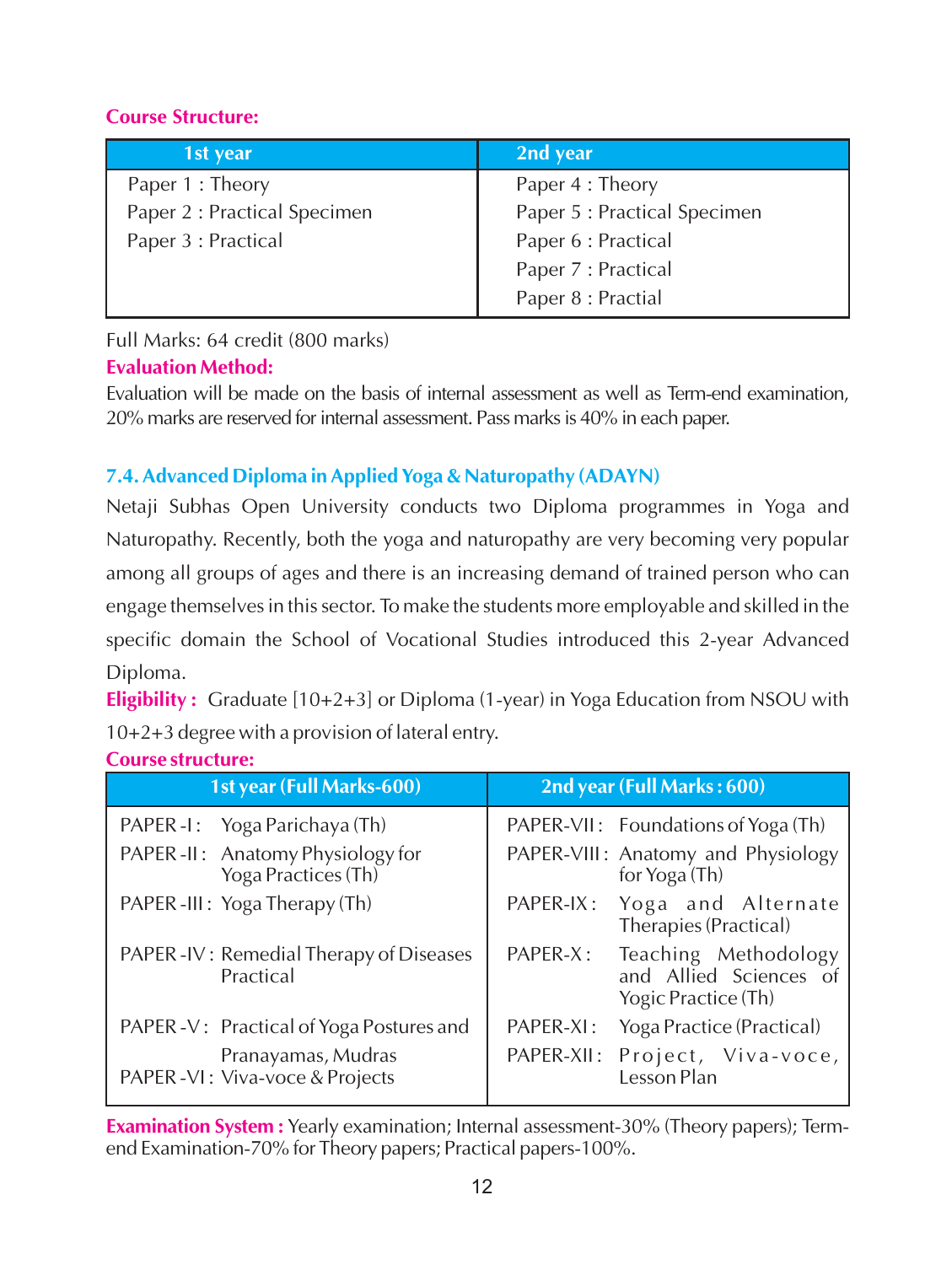#### **Study Centre:**

- 1. Anindya Yoga Society (V-30) 8A, Bank Colony, Dhaduria, Babu Bagan, Kolkata-31.
- 2. Anjali Academy of Management & Technology (A unit of Anjali Social Welfare Research Foundation), Panskura (V-27) Purba Medinipur-721152,
- 3. Anjali Vocational & Training Centre, (Anjali Research Foundation) (V-73), Prantik, Santiniketan, Birbum
- 4. Nazirpur Rainbow Educational Institute, (V-48) Nazirpur, Murshidabad,
- 5. Pranavananda Institute of Management & Technology (A unit of Bharat Sevashram

Sangha) [E-mail:pimtonline@gmail.com](mailto:E-mail:pimtonline@gmail.com)

- a) 8, Anil Moitra Road, Besco Residency, Ballygunge (P-21), Kolkata-700019
- b) Khatra, Bankura (V-68),
- c) Malda (V-67),
- 6. Shivananda Health Society (P-19), 13/10, Kshetra Mohan Banerjee Road P.O-Nimta, Kolkata-49,
- 7. Shanti Devi Vidyaniketan (V-10), Plassery
- 8. Vivekananda Educational Institute (V-56), Maynaguri Road, Ulladabri, Jalpaiguri,

#### **7.5 Diploma in Pre-Primary Teachers' Education-Montessori (DPTE-M)**

The course is designed to import through practical training in pre-primary child education based on the Montessori Method of early childhood learning. The training provides an excellent foundation for all those who are involved or likely to be involved in pre-primary education, including teachers and parents. The couse covers General and Montessori Educational Theory and child Art and Craft.

#### **Study Centre:**

1. Anjali Academy of Management & Technology

(Aunit of Anjali Social Welfare Research Foundation),

Panskura, Purba Medinipur,

- 2. Anjali Vocational & Training Centre (V-73), Prantik, Birbhum
- 3. Agami Nirman 2003, (V-39), 172, Bagpota Road, Sarsuna, Kolkata-62
- 4. Bijoy Krishna Girls' College Study Centre (C-08), Howrah
- 5. Balagarh Bijoy Krishna Mahavidyalaya, Hooghly (L-05),
- 6. Bengal Bratachari Society, (V-57), Thakurpukur, Kolkata-1 04,
- 7. Jagadish Chandra Mandal Institute of Education (V-72), Sagar, 24 Parganas(S).
- 8. BKM College of Education (V 63), Vill-Lachhia, P.O. Ramkanali, P.S.-Raghunathpur, Dist-Purulia,
- 9. Gourangdi B. Ed. College (V-64), Vill : Gourangdi, P.O. : Panuriya, Assansol, Dist.: Paschim Bardhaman,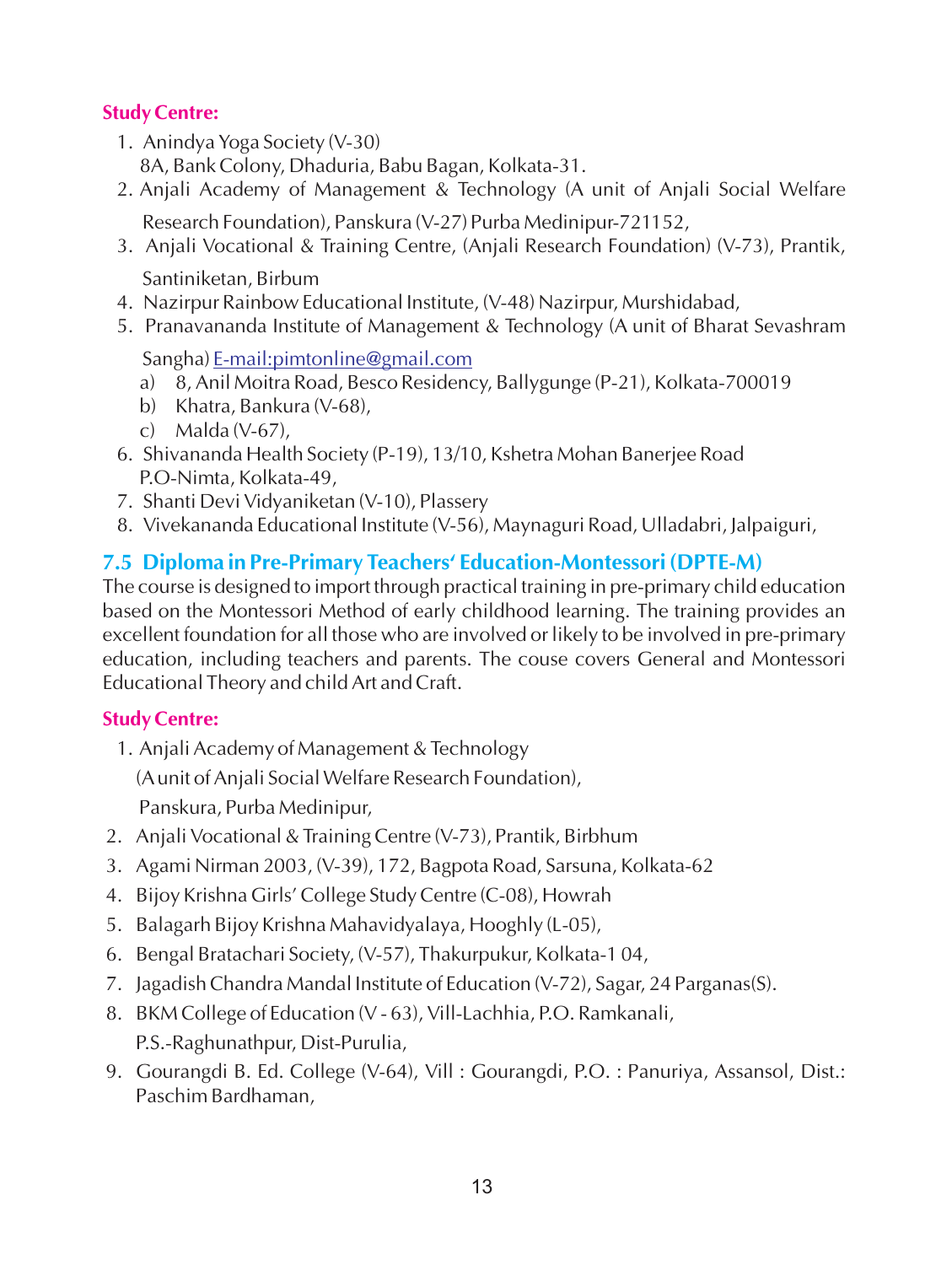- 10.Little Georgians, Bolpur, (V-60), Vivekananda Pally near Jillipara, Bolpur, Birbhum,
- 11. Maharani Kasiswari College Study Centre, (W-02) Kolkata.
- 12.Pranavananda Institute of Management & Technology
	- a) 8 Anil Moitra Road, Besco Residency, Ballygunge, Kolkata-19.
	- b) Pranab Kanya, Hridaypur, 24 Parganas (N) (V-53).
	- c) Farakka, Murshidabad (V-66)
	- d) Khatra, Bankura (V-68)
- 13. Nari Siksha Samiti, Bani Bhavan, Jhargram, Paschim Medinipur, (V-24)
- 14. Nabadwip Bakultala School of Education, Nabadwip Bakultala Vidyalaya Praktan Chhatra Sammilanee (V-40), 31, Ampulia Para lane, P.O. Nabadwip, Dist. Nadia, PIN- 741302.
- 15. Shanti Devi Vidyaniketan, Plassey, Nadia, (V-1 0).
- 16. Sarojini Naidu College Study Centre (E-06), Kolkata.
- 17. Surendralal Das Teachers'Training College (V-65), Anandanagar, Nischinda (Bally) Howrah.
- 18. Vidyasagar Foundation (W-22), P.O. Tamna, Purulia.
- 19. Vivekananda Educational Institute (V-56), Jalpaiguri.

#### **Course Structure:**

| Paper IA: | Principles of Education                 | Paper IIA: | Child Psychology and                        |
|-----------|-----------------------------------------|------------|---------------------------------------------|
|           | (50 marks)                              |            | learning Process (50 marks)                 |
| Paper IB: | Montessori and Pre-Primary              | Paper IIB: | Health and Hygiene                          |
|           | Education (50 marks)                    |            | (50 marks)                                  |
|           | Paper IIIA: Exerciese on Practical life |            | Paper IVA: Language Development             |
|           | (50 marks)                              |            | $(50$ marks)                                |
|           | Paper III B: Development of Sensorial   |            | Paper IVB: Arithmetic (50 marks)            |
|           | Activities (50 marks)                   |            |                                             |
|           | Paper VA: Concept of Continuous and     |            | Paper VIA: I) Project work on Language      |
|           | Comprehensive Evaluation                |            | Arithmetic $(25 + 25$ marks)                |
|           | (50 marks)                              |            |                                             |
|           | Paper VB: Child and Environment         |            | Paper VIB: ii) Social & Cultural Activities |
|           | (50 marks)                              |            | $(20$ marks)                                |
|           |                                         |            | iii) Simulated Teaching                     |
|           |                                         |            | $(30 \text{ marks})$                        |

Theory Papers - I, II & V; Practical Papers - III, IV & VI Full Marks: 48 credits (600)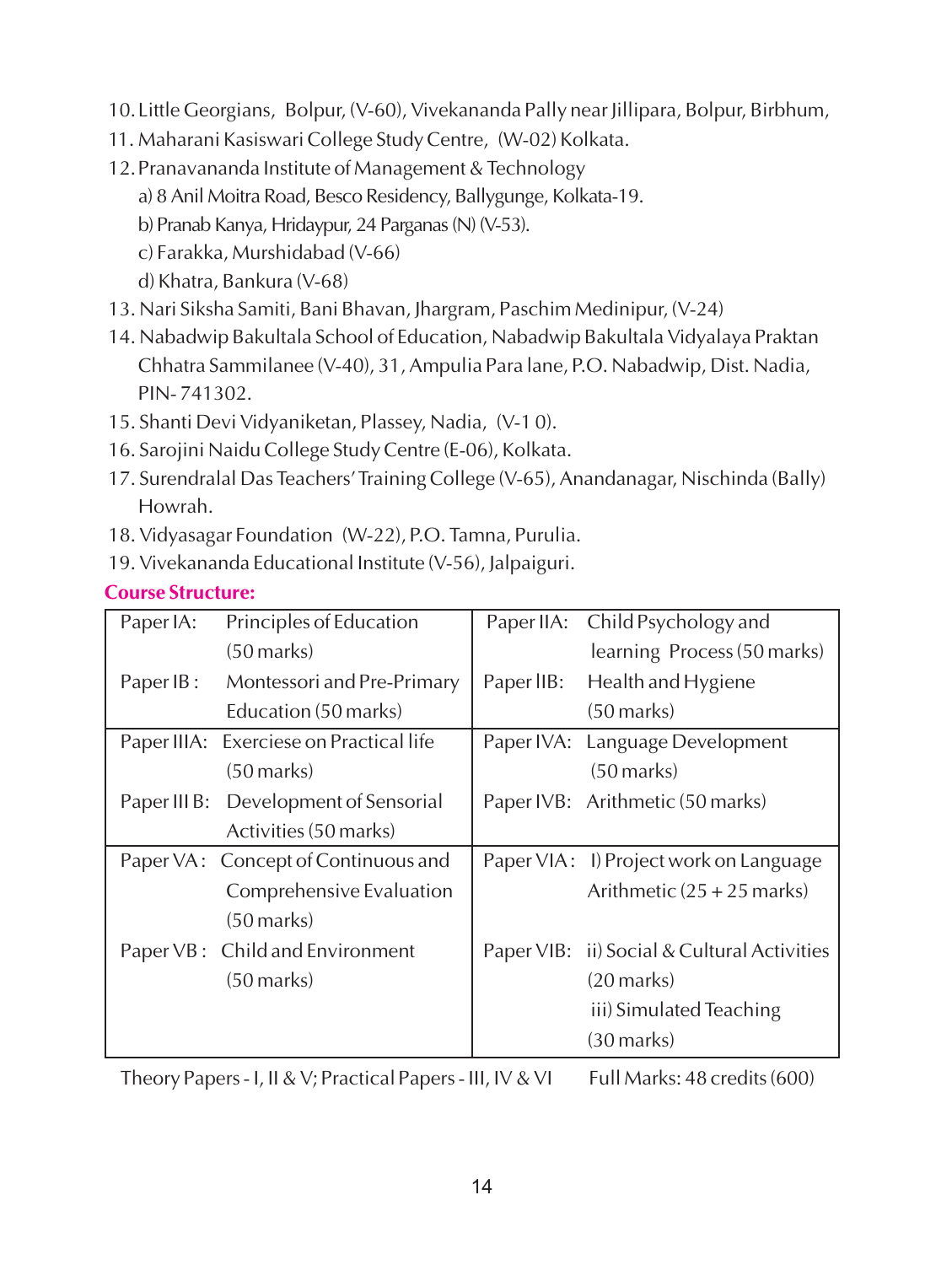**Evaluation Method:** Evaluation will be made on the basis of Home Assignment as well as theoretical and practical examination held on completion of the course. 30% marks are reserved for Home Assignment in each theoritical paper. Pass mark 35% in each paper.

#### **7.6. Diploma in Fire Safety & Security Management (DFSSM)**

With economy of India growing like never before and many multinational companies bringing money, establishing their offices, business houses, enterprises and industry in India, there is need to provide good, stable and secure social environment. To address their safety concerns and requirements is the need of the hour. Police looks after the law and order situation in civil life in general. But with increasing demands for specialized security personnel in industry, business undertakings as well as at private level, there is a need of an established system for providing training to the unemployed youth, grooming them to take up jobs in security sector. Such trained youth can fill in the void that is present in our system earning their livelihood respectively and also playing a constructive role in society. This will also help in improving the workings and standards of the security agencies hiring such trainees.

The training methods to be used should be appropriate to the development of competencies. The focus of the programme is on "performing" and not on "Knowing". Lecturing will be restricted to the minimum necessary and emphasis to be given for "hands on training". The training methods will be individual centered to make each person a competent one. Opportunities for individual work will be provided. Demonstrations using different models, audio visual aids and equipment will be used intensively.

**Study centre:**  1) Anjali Academy of Management & Technology

(Aunit of Anjali Social Welfare Research Foundation) (V-27)

Panskura, Purba Medinipur

2) Nazirpur Rainbow Educational Institute (V-48)

Nazirpur, Rejinagar, Murshidabad

- 3) Pranavananda Institute of Management & Technology (P-21)
	- a) 8 Anil Moitra Road, Besco Residency, Ballygunge, Kolkata-19,
	- b) Malda (V-67),
	- c) Khatra (V-68)
- 4) Vivekananda Educational Institute (V-56)

Maynaguri Road, Jalpaiguri,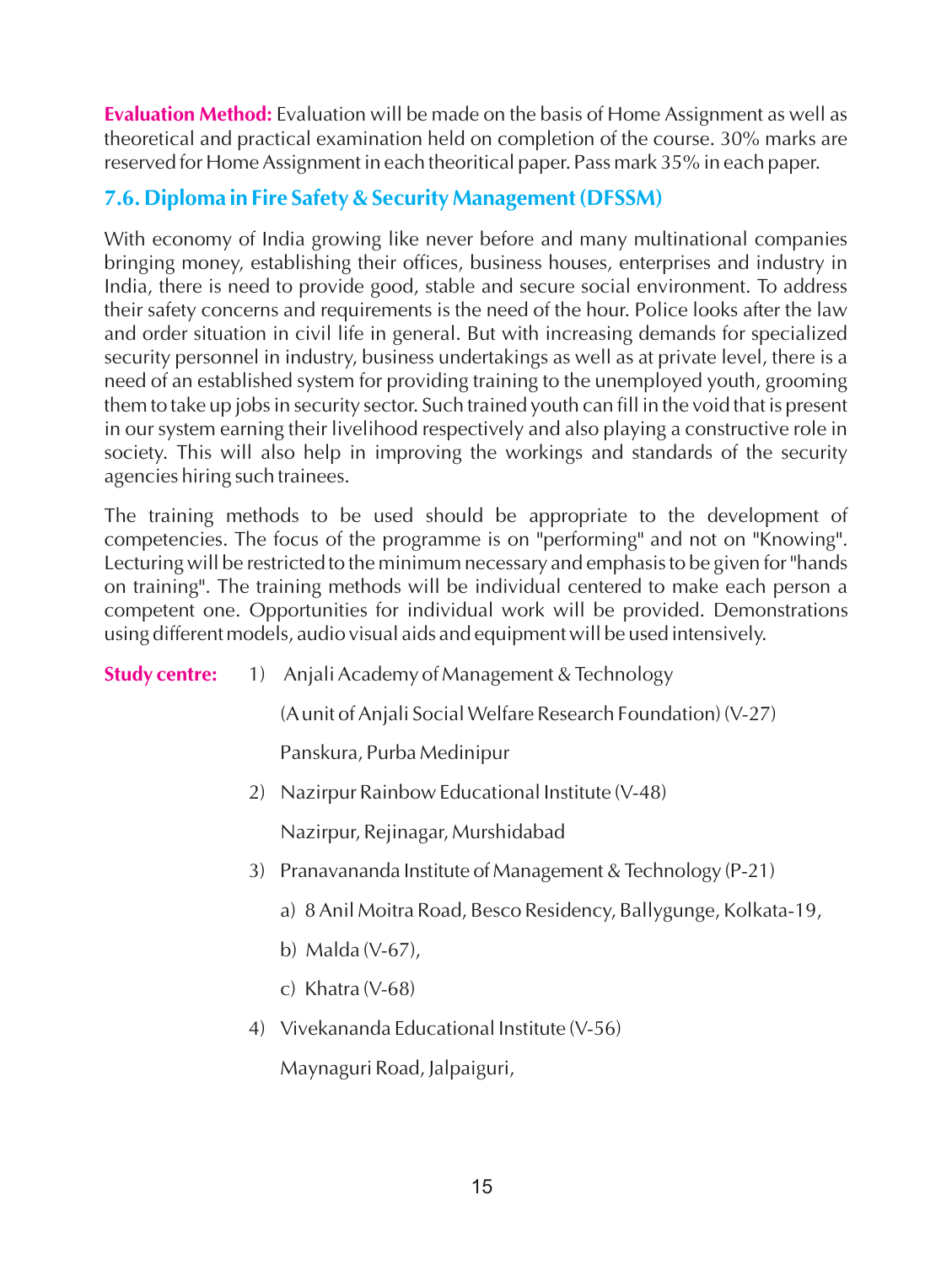#### **Course Structure:**

| Paper 1: Safety, Fire & Industrial Hazards<br>Paper 2: Security Operational Skills | Paper 4: Disaster Risk Management<br>Paper 5: Communication & Equipment   |
|------------------------------------------------------------------------------------|---------------------------------------------------------------------------|
| Paper 3: Regulatory & Management Skills                                            | <b>Handling Skills (Practical)</b><br>Paper 6: Project Work and Viva-Voce |

Full Marks : 600

**Evaluation Method:** Evaluation will be made on the basis of internal assessment as well as Term-End Examination. 30% marks are reserved for internal assessment in each theory paper. Pass mark is 35% in each paper.

**Intake:** Minimum number of Students per batch is 20.

#### **7.7. Tailoring & Dress Designing (Advanced Certificate) (ACTDD)**

This course provides intensive training to develop pattern making skills, classification and identification of various fabrics their construction and composition, techniques, or requirement. The course also provides techniques used in traditional Indian dress items. Classes will be conducted through theoretical, practical and factory environment training by learned and experienced teachers trained from reputed & Govt. recognized institutions. Successful candidates will be awarded certificate by the University. However, students who completed both basic and advanced courses will get one year certificate issued by the University.

#### **Study Centre :**

| Anjali Academy of Management &<br>Technology (A unit of Anjali Social<br>Welfare Research Foundation) (V-27),<br>Panskura, Purba Medinipur, | Al-Ameen Memorial Minority College,<br>(J-06) Hatpara, Joynagar, 24 Parganas (S), |
|---------------------------------------------------------------------------------------------------------------------------------------------|-----------------------------------------------------------------------------------|
| Bengal Bratachari Society (V-57)                                                                                                            | Anjali Vocational & Training Centre (V-73)                                        |
| Joka, Thakurpukur, Kolkata - 104,                                                                                                           | Prantik, Birbhum                                                                  |
| Nari Sikhsa Samiti (NSS) (V-24)                                                                                                             | Nari Sikhsa Samiti (NSS) (V-25)                                                   |
| 294/3, APC Road, Kolkata-9                                                                                                                  | Bani Bhavan, Jhargram, Paschim                                                    |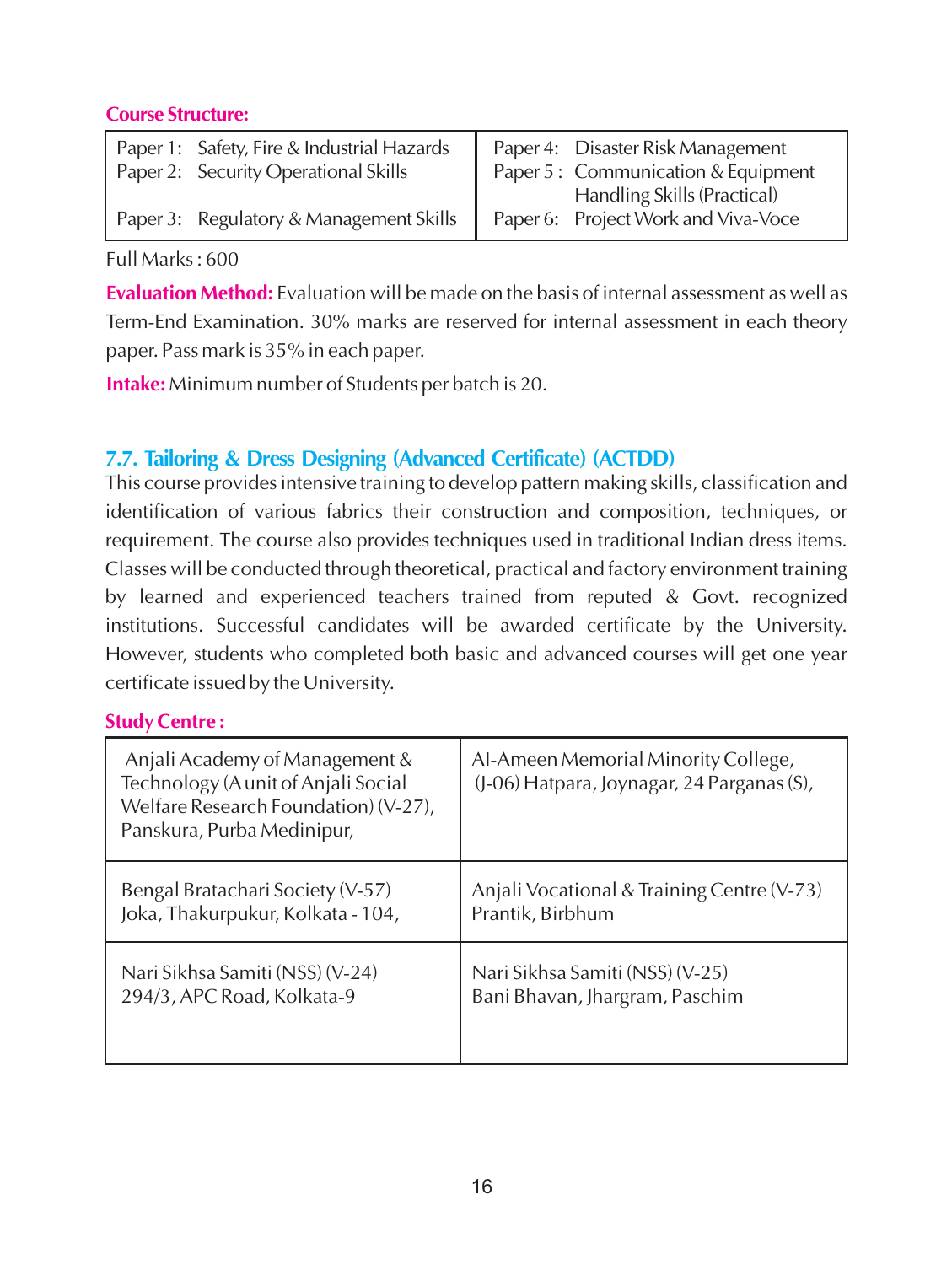| Pranabananda Institute of Management       |                                          |
|--------------------------------------------|------------------------------------------|
| & Technology (PIMT)                        |                                          |
| (Bharat Sevasram Sangha)                   |                                          |
| (a) Diamond Harbaur, 24 Parganas(S) (V-37) |                                          |
| (b) Pranab Kanya, 24 Parganas (N) (V-53)   |                                          |
| (c) Raigunj (V-55),                        |                                          |
| (d) Bardhaman (V-58),                      |                                          |
| (e) Malda (V-67),                          |                                          |
| (f) Khatra $(V-68)$ ,                      |                                          |
| Shantidevi Vidyaniketan (V-10)             | Vivekananda Educational Institute (V-56) |
| Plassey, Nadia, Pin-741 156,               | Maynaguri Road, jalpaiguri,              |
|                                            |                                          |

#### **Course Structure :**

| Paper 1: Apparel & Textile Design<br>(Theory) | Paper 2: Pattern Making-I           |
|-----------------------------------------------|-------------------------------------|
| Paper 3 : Garment Construction-               | Paper 4: Fashion & Textile Design-I |
| Paper 5: Surface Ornamentation<br>Technique-I | Paper 6 : Project                   |

Full Marks: 48 credit (600 marks)

**Evaluation Method:** Examination will be held at the end of the year. Evaluation will be made on the basis of internal assessment as well as Term-End Examination. 30% marks are reserved for internal assessment in each paper. Pass mark is 35% in each paper.

#### **7.8. Tailoring & Dress Designing (Advanced Diploma ) (ADTDD)**

This course provides intensive training to develop pattern making skills, classification and identification of various fabrics their construction and composition, techniques or requirement and use off abrics in apparel manufacturing and other ornamental textile items. The course also provides techniques used in traditional Indian dress items as well as trends of modern knitted garments and other items with the latest processes so that national and international quality standard may be maintained.

#### **Study Centre:**

| Anjali Academy of Management &<br>Technology (A unit of Anjali Social<br>Welfare Research Foundation) (V-27),<br>Panskura, Purba Medinipur, | Al-Ameen Memorial Minority College,<br>$(J-06)$ Hatpara, Joynagar, 24 Parganas (S), |
|---------------------------------------------------------------------------------------------------------------------------------------------|-------------------------------------------------------------------------------------|
| Bengal Bratachari Society (V-57)                                                                                                            | Anjali Vocational and Training Centre (V-73)                                        |
| Joka, Thakurpukur, Kolkata-104,                                                                                                             | Prantik, Bolpur, Birbhum                                                            |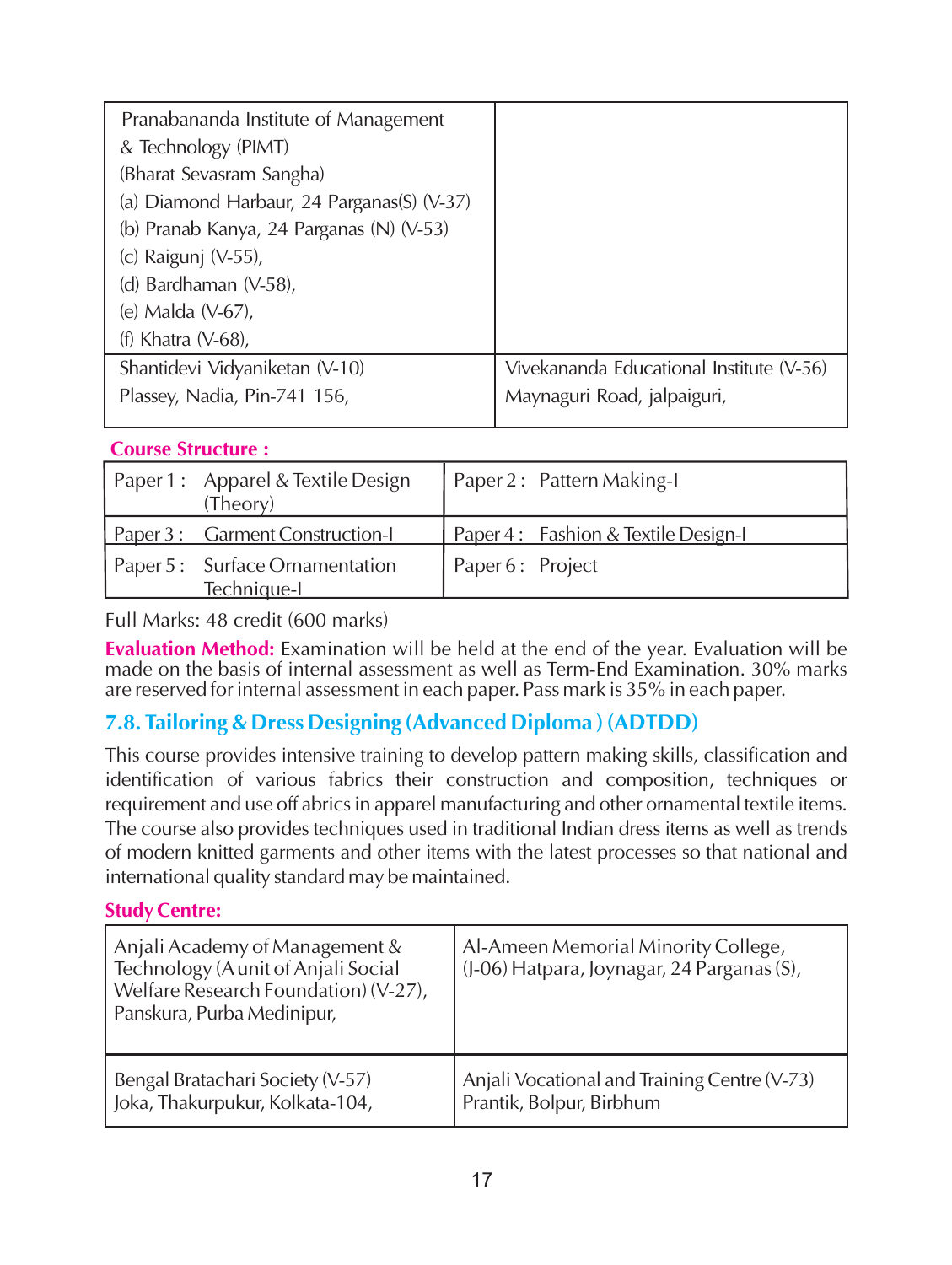| Nari Sikhsa Samiti (NSS) (V-24)<br>294/3, APC Road, Kolkata-9  | Nari Sikhsa Samiti (NSS) (V-25)<br>Bani Bhavan, Jhargram, Paschim<br>Medinipur                                                                                                                                                                                                  |
|----------------------------------------------------------------|---------------------------------------------------------------------------------------------------------------------------------------------------------------------------------------------------------------------------------------------------------------------------------|
| Shantidevi Vidyaniketan (V-10)<br>Plassey, Nadia, Pin-741 156, | Vivekananda Educational Institute (V-56)<br>Maynaguri Road, Jalpaiguri,                                                                                                                                                                                                         |
|                                                                | Pranabananda Institute of Management<br>& Technology (PIMT)<br>(Bharat Sevasram Sangha)<br>(a) Diamond Harbaur, 24 Parganas(S) (V-37)<br>(b) Pranab Kanya, 24 Parganas (N) (V-53)<br>(c) Raigunj (V-55),<br>(d) Bardhaman (V-58),<br>(e) Malda (V-67),<br>(f) Khatra $(V-68)$ , |

#### **Course structure:**

|                  | 1st year                                                                                                                                             | 2nd year                                                                                                                                                    |
|------------------|------------------------------------------------------------------------------------------------------------------------------------------------------|-------------------------------------------------------------------------------------------------------------------------------------------------------------|
|                  | Paper-1: Apparel & Textile Design<br>(Theory)                                                                                                        | Paper-7: Pattern Making-II                                                                                                                                  |
|                  | Paper-2: Pattern Making-I<br>Paper-3: Garment Construction-I<br>Paper-4: Fashion & Textile Design-I<br>Paper-5: Surface Ornamentation<br>Technique-I | Paper-8: Apparel & Textile Design (Theory)<br>Paper-9: Garment Construction-II<br>Paper-10: Design Ideas<br>Paper-11: Surface Ornamentation<br>Technique-II |
| Paper-6: Project |                                                                                                                                                      | Paper-12: Market Survey and Project Viva                                                                                                                    |

Full Marks: 96 credit (1200 mark)

**N.B.:** Only candidates having Bachelor Degree (10+2+3) can pursue two-year Advanced Diploma with 12 papers. There will be two examination (yearly) for two-year course. Completion certificate will be issue to the successful candidates at the end of 2nd year.

**Evaluation Method:** Evaluation will be made on the basis of internal assessment as well as Term-End Examination on yearly basis 30% marks are reserved for internal assessment in each paper. Pass mark is 35% in each paper.

#### **8. Teaching-learning (Blended method)**

After completion of admission, the study centres may conduct online classes through ZOOM/ G-Meet for theoretical papers and for the practical papers the students have to attend both face to face training (after reopening of educational institutions) and online training.

The course materials will be provided through LMS/online. The hard copy of the SLMs may be made available in due course of time.

The registered students will be provided user ID and Password to access the university LMS. For SI. No. 7.2: The monthly stipend as per prescribed rate may be paid by the centre when the students are actually attached to a department in the hospital.

#### **9. Student Support Services**

The university provides its students with self Instructional Materials (SIM) to be studied and learnt by them at their convenience. The university provides various student-support services through a network of study centres. These centres cover all the districts of the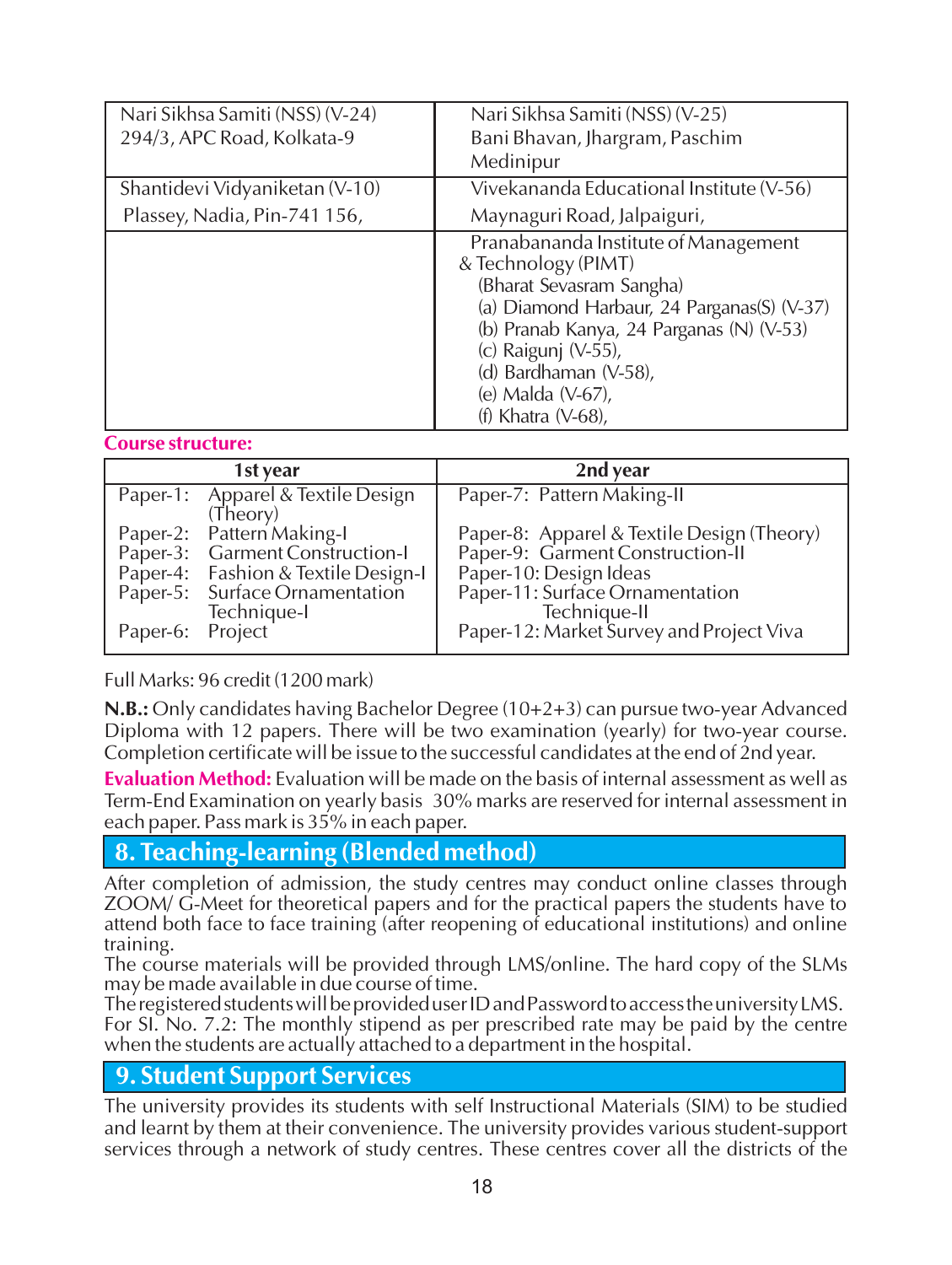State and are located at convenient points connected by public transport. Astudy centre is placed under the supervision of a coordinator assisted by the staff of his office. It provides all information including prospectus and application forms for enrolment.

At the beginning of each session, study centres invite the students for an induction meeting where they are familiarized with the aims, objectives and activities of the university and the methodology of distance education.

The study centres draw schedules of counselling sessions and notify the same for the students. Normally, the counselling sessions are held during weekends and periods of vacation of the host institutions.

Study centres distribute the home assignment papers and arrange for their evaluation.

Prospectus, Information, Assignments etc. are not issued by the Headquarters directly to the students. Students should contact the study centres for all their requirements.

The study centres (not home centres) also arrange for holding of examinations in accordance with the schedule fixed by the university from time to time.

In short, each study centre acts as the day-to-day link between the students and the university. Students are expected to conduct themselves in a worthy and dignified manner to maintain high academic and moral standards.

# **10. Allotment of class / counselling sessions**

Number of classes (@ 1.30 hours each) to be allotted for each paper

| <b>Certificate</b>       | <b>Diploma</b>           | <b>Advanced Diploma</b>  |
|--------------------------|--------------------------|--------------------------|
| 12 classes per paper for | 14 classes per paper     | 16 classes per paper for |
| Theory (100 marks)       | Theory (100 marks)       | Theory (100 marks)       |
| 14 classes per paper for | 16 classes per paper for | 20 classes per paper for |
| practical (100 marks)    | practical (100 marks)    | practical (100 marks)    |

#### **At least 75% attendance is compulsory for practical papers / sessions**

The number of classes may be adjusted with the number of practical classes, e.g. extra classes for practical may be arranged by proportionately reducing the theory class.

# **11. Gradation**

#### **Final gradation will be as follows:**

| <b>Courses with</b><br>minimum pass<br>mark $40\%$ | <b>Grade</b> | <b>Courses with</b><br>minimum pass<br>marks $35%$ | <b>Grade</b> |           |
|----------------------------------------------------|--------------|----------------------------------------------------|--------------|-----------|
| 70% and above                                      | $A+$         | 70% and above                                      | $A+$         | 1st class |
| 60% to below 70%                                   | A            | 60% to below 70%                                   | A            | 1st class |
| 55% to below 60%                                   | $B+$         | 55% to below 60%                                   | $B+$         | 2nd class |
| 45% to below 55%                                   | B            | 40% to below 55%                                   |              | 2nd class |
| 40% to below $45%$                                 |              | 35% to below 40%                                   |              | Pass      |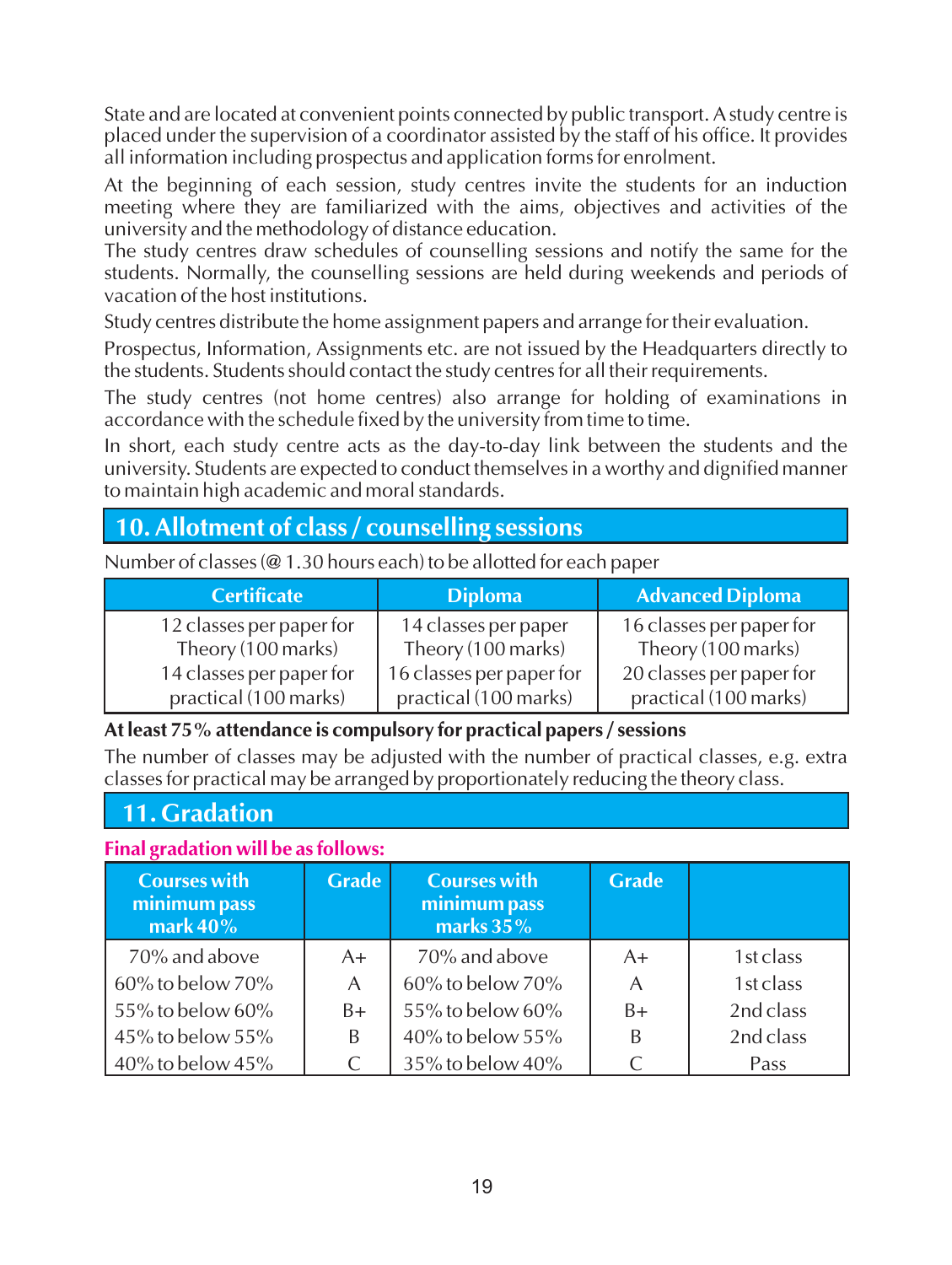#### **12. University rules**

#### **12.1 Admission time**

The learners / students may submit the filled in enrolment form together with prescribed fees to the Partner Institute / Study Centre during their office hours. The expected admission schedule is as follows:

For January session: November / December

For July session: May / June

#### **12.2 Refund of fees**

Fee once paid will not be refunded under any circumstances. It is not adjustable against any other course of this University.

#### **12.3 Other information**

- I) No change of study centre / subject will be allowed.
- ii) Netaji Subhas Open University takes all possible precautions at every step of examination, evaluation, publication of results, so that no student / learner may feel affected.
- iii) A student who has cleared a paper in an examination cannot reappear in that paper in subsequent examinations i.e. a student who has successfully completed a course, he / she has registered for, can not reappear in that course.
- iv) If a student appears in examination without valid Admit Card issued by the Controller of Examinations or without roll number, his / her appearance in the examination will be treated as irregular and the answer script of such student / learner will not be evaluated.
- v) Submission of Assignment / Mid-terms is pre-condition for appearing in the Term-End examination.
- vi) There is no review system.

#### **12.4 Change of Address / Study Centre**

Application for change of study Centre should be made together with a fee of **Rs. 500/**  (through DD drawn in favour of NSOU). Such application will be considered under circumstances like change of place of service, shifting of family and change of marital status only after application with documentary evidence.

#### **12.5 No Change of Subject**

Application for change of subject after admission will not be entertained under any circumstances. The Candidates should, therefore, be very careful as regards to choice of subject of study before taking admission.

#### **12.6 Duplicate Copies**

The student has to pay Rs. 500/- through DD drawn in favour of NSOU for duplicate copies of Mark Sheet / Progress Report / diploma certificate / Admit Card. The application should accompany the copy of the GD.

#### **12.7 NSOU OER Repository**

All the course materials and A/V lectures are available on OER repository (http://nsouoer.krc.net.in)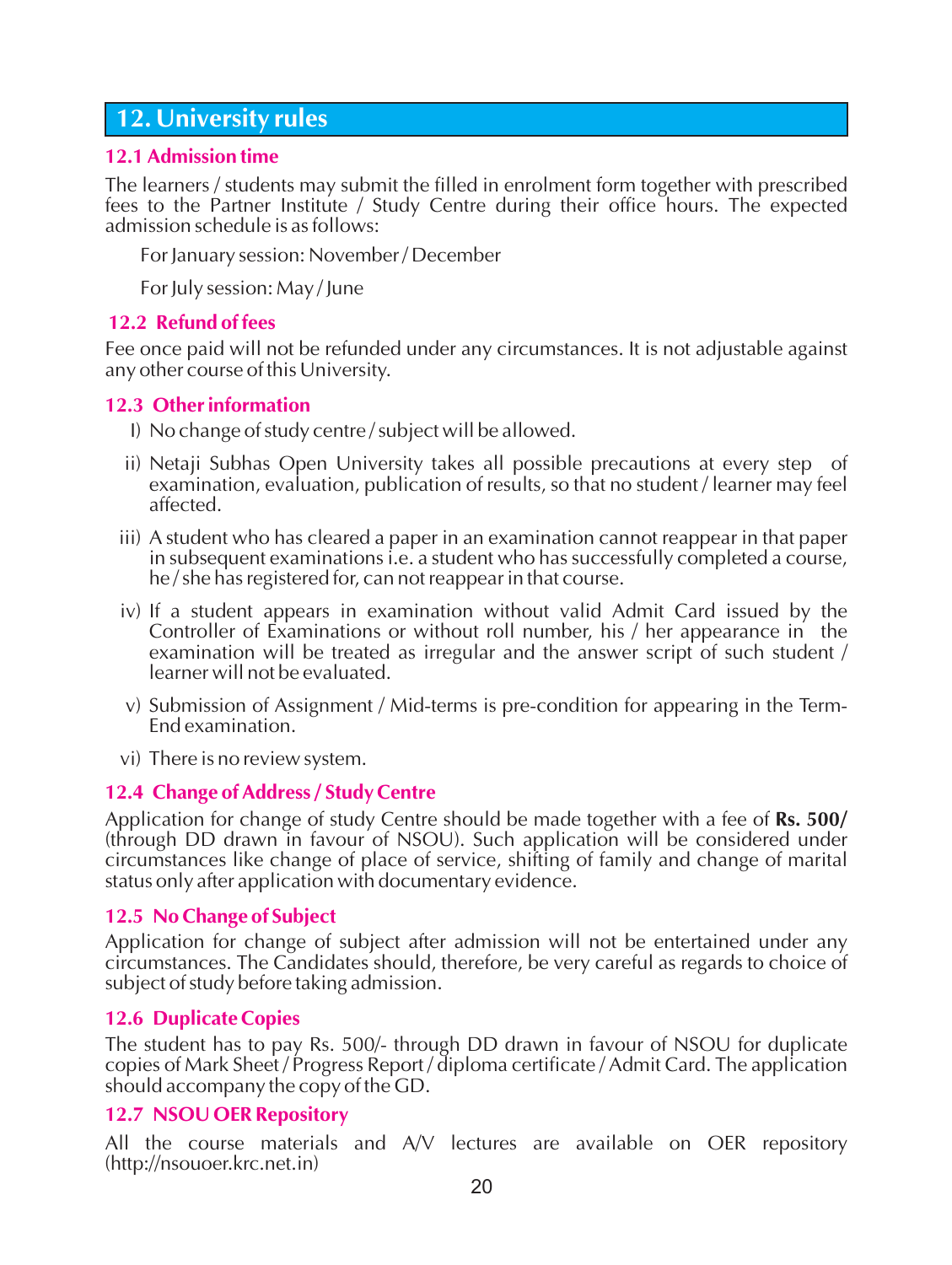# **13. Whom to contact for What**

For administrative problem like non availability of study materials, enrolment number, service of study centre, a learner may contact:

| <b>Name &amp; Designation</b>                                                                                                                                | <b>Contact No.</b>                                         | <b>Reason</b>                                            |
|--------------------------------------------------------------------------------------------------------------------------------------------------------------|------------------------------------------------------------|----------------------------------------------------------|
| Registrar<br>Netaji Subhas Open University<br>DD-26, Sector-I, Salt Lake<br>Kolkata-64                                                                       | Ph: 4066-3211                                              | Relating to registration,<br>enrolment number etc.       |
| Dr. Ashit Baran Aich<br>Director (Study Centres)<br>Netaji Subhas Open University<br>DD-26, Sector-I, Salt Lake<br>Kolkata-64                                | Ph: 4066-3209                                              | Functioning of the study<br>centre, study material etc.  |
| Dr. Anirban Ghosh<br>Director, $(1/C)$<br>School of Vocational Studies<br>Netaji Subhas Open University<br>DD-26, Sector-I, Salt Lake<br>Kolkata-64.         | Ph-033 40663210;<br>e-mail: anirban 1972<br>@gmail.com     | Functioning of the study<br>centre, support service etc. |
| Mrs. Nilanjana Chatterjee<br>Asst. Director (Study centres)<br>and Convener<br>Students Grievance Redressal Cell<br>DD-26, Sector-I, Salt Lake<br>Kolkata-64 | Ph-033 4066-3205<br>e-mail: asst.director<br>@wbnsou.ac.in | any grievance                                            |

**N.B :** Admission in study centres / Partner Institutes is provisional subject to determination of eligibility by the University at the time of giving enrolment number. If any discrepancy is revealed later, responsibility will rest on the applicant and his / her admission will be cancelled and no claim for refund of fees will be entertained. Students are, therefore, advised to satisfy themselves as regards their eligibility for a particular course before taking admission in a study centre.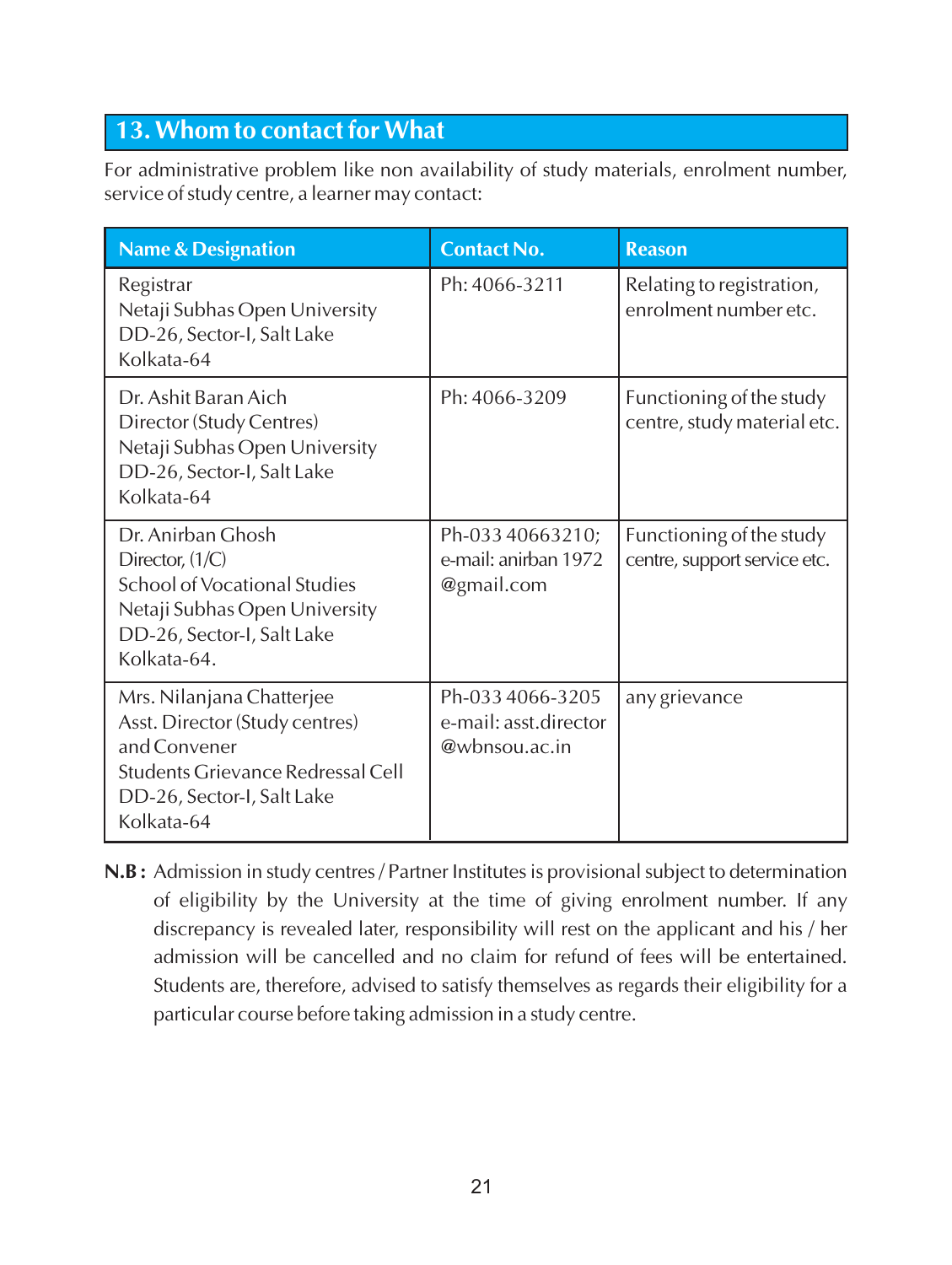# **13. Do's and Don'ts**

| Do's                                                                                                                                  | Don'ts                                                                                                                                                           |
|---------------------------------------------------------------------------------------------------------------------------------------|------------------------------------------------------------------------------------------------------------------------------------------------------------------|
| Read the Prospectus carefully. Preserve<br>it for future reference.                                                                   | • Do not fill in the Application<br>Form without reading the<br>instruction given in the<br>Prospectus.                                                          |
| Select course carefully as per your need<br>and job requirements etc.                                                                 | • Don't apply for admission if you<br>do not fulfil the eligibility. You<br>will not get the admission and<br>your fee will be forfeited.                        |
| Ensure that you fulfil the eligibility<br>criteria given in the Prospectus for the<br>course you are applying for.                    | • Do not take admission in any of<br>the institute or pay fees to any<br>institute whose name is not<br>included in the prospectus or<br>admission notification. |
| Fill in the application form yourself<br>giving correct information about your<br>name, address, date of birth etc.                   | • Do not pay extra amount over<br>and above the prescribed fee.                                                                                                  |
| Ensure that all the supporting documents<br>are enclosed with the application form.                                                   | • Do not ignore the dates for<br>registration for examintion<br>otherwise you will not be<br>allowed to take examination.                                        |
| Pay the prescribed amount of fee for<br>admission and examination and collect<br>receipts from the Study Centre.                      |                                                                                                                                                                  |
| Attend Personal Contact Programmes,<br>and Practical Training Sessions at your<br>Study Centres as per the Time Table<br>fixed by it. |                                                                                                                                                                  |
| Register for the examination at the<br>appropriate time.                                                                              |                                                                                                                                                                  |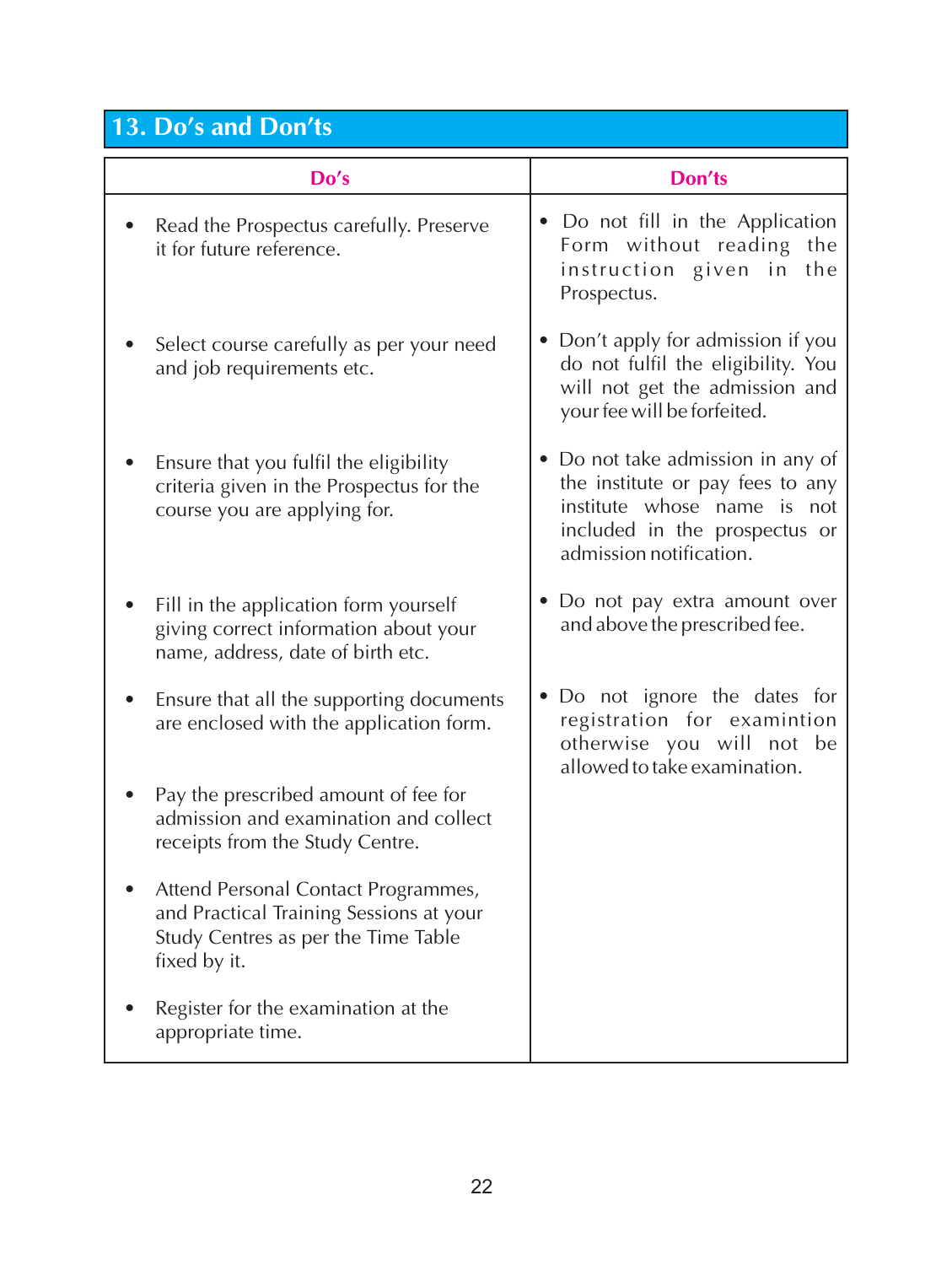# **NETAJI SUBHAS OPEN UNIVERSITY Questionnaire: Students' Feedback Form (SFF)**

(The information will be used for improvement of teaching-learning process under quality assurance programme)

#### **To be filled in by learners:**

| <b>Course/Programme:</b> |                                                          |                                                                    |       |           |
|--------------------------|----------------------------------------------------------|--------------------------------------------------------------------|-------|-----------|
|                          | Year: 1st /2nd<br>Semester/Year:                         |                                                                    |       |           |
|                          | <b>Study Centre:</b>                                     |                                                                    | Code: |           |
| 1.                       | Did the counselor cover the syllabus?                    |                                                                    |       |           |
|                          | a) Mostly                                                | b) Adequately                                                      |       | c) Poorly |
| 2.                       |                                                          | Did the Counsellor miss classes (PCP) allotted to him/her?         |       |           |
|                          | a) Not at all                                            | b) Very few                                                        |       | c) Many   |
| 3.                       |                                                          | How well does the Counsellor (teacher) prepare for class?          |       |           |
|                          | a) Satisfactorily                                        | b) Thoroughly                                                      |       | c) Poorly |
| 4.                       | How well is the Counsellor able to communicate in class? |                                                                    |       |           |
|                          | a) Very well                                             | b) Not so well                                                     |       | c) Poorly |
| 5.                       |                                                          | Does the Counsellor encourage learners participation in the class? |       |           |
|                          | a) Yes, always                                           | b) Yes, sometimes                                                  |       | c) Rarely |
|                          | If yes, which of the following methods were used?        |                                                                    |       |           |

- i) through questions,
- ii) through open discussion among learners,
- iii) through inviting comments and suggestions.
- 6. Do you feel you can approach the teacher with your academic problems beyond the classroom?

| ، د<br>l d)<br>$\sim$ | ∽<br>IJ)<br>◡ | it sure<br>◡ |
|-----------------------|---------------|--------------|
|                       |               |              |

7. Your suggestions about the Study Materials (if there is any mistake, please indicate the Page No., Line No. and Paper No.) :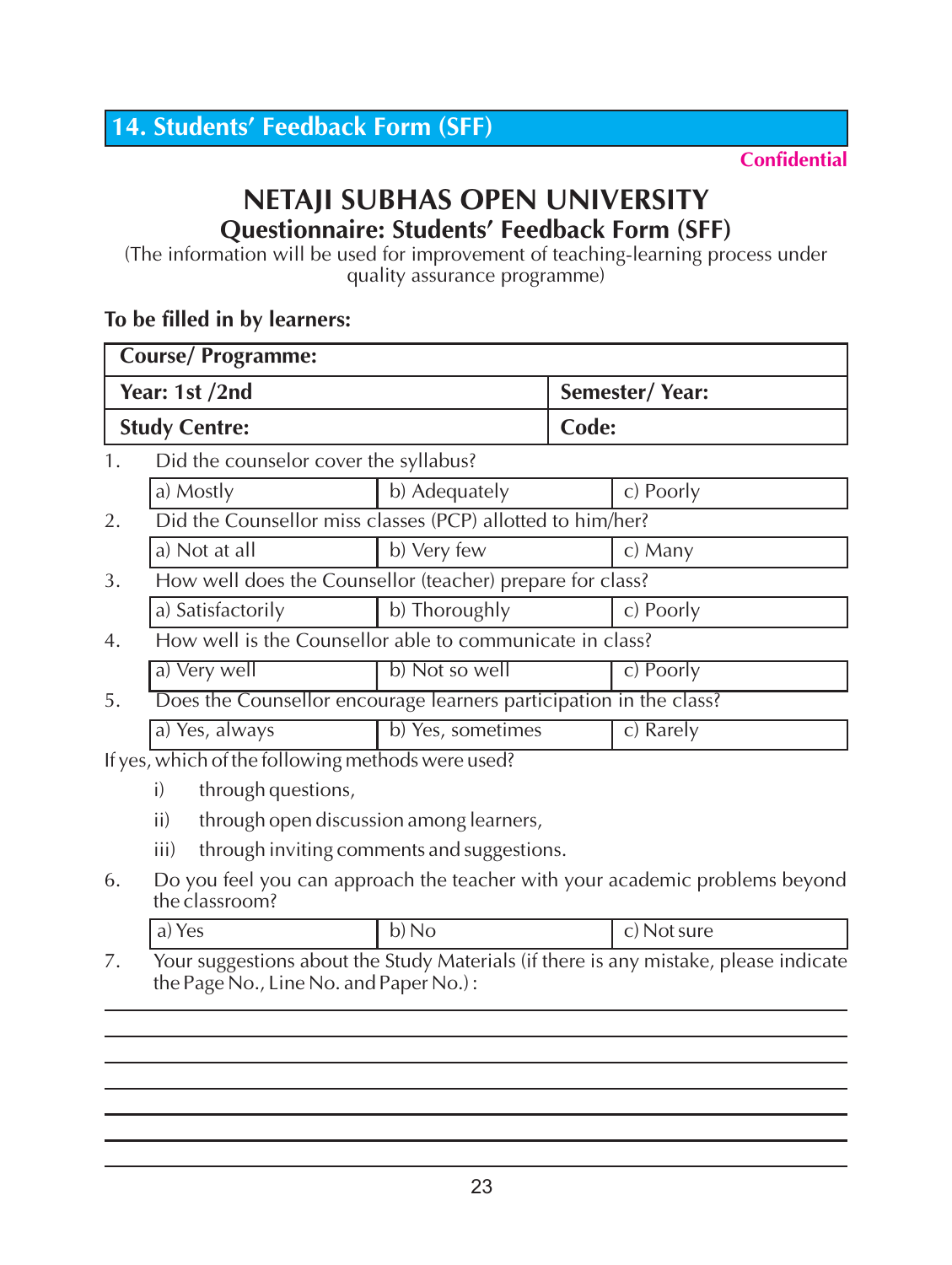8. Comment about the service that you receive from your Study Centre where you have taken admission:

9. Give some suggestions for the Study Centres to give you service better (Additional page may be attached).

> Signature of learner Study Centre code:

#### **The duly filled in form may be sent to (Photo copy of the form may be used):**

The Director, School of vocational Studies, Netaji Subhas Open University DD-26, Sector-I, Salt Lake, Kolkata-64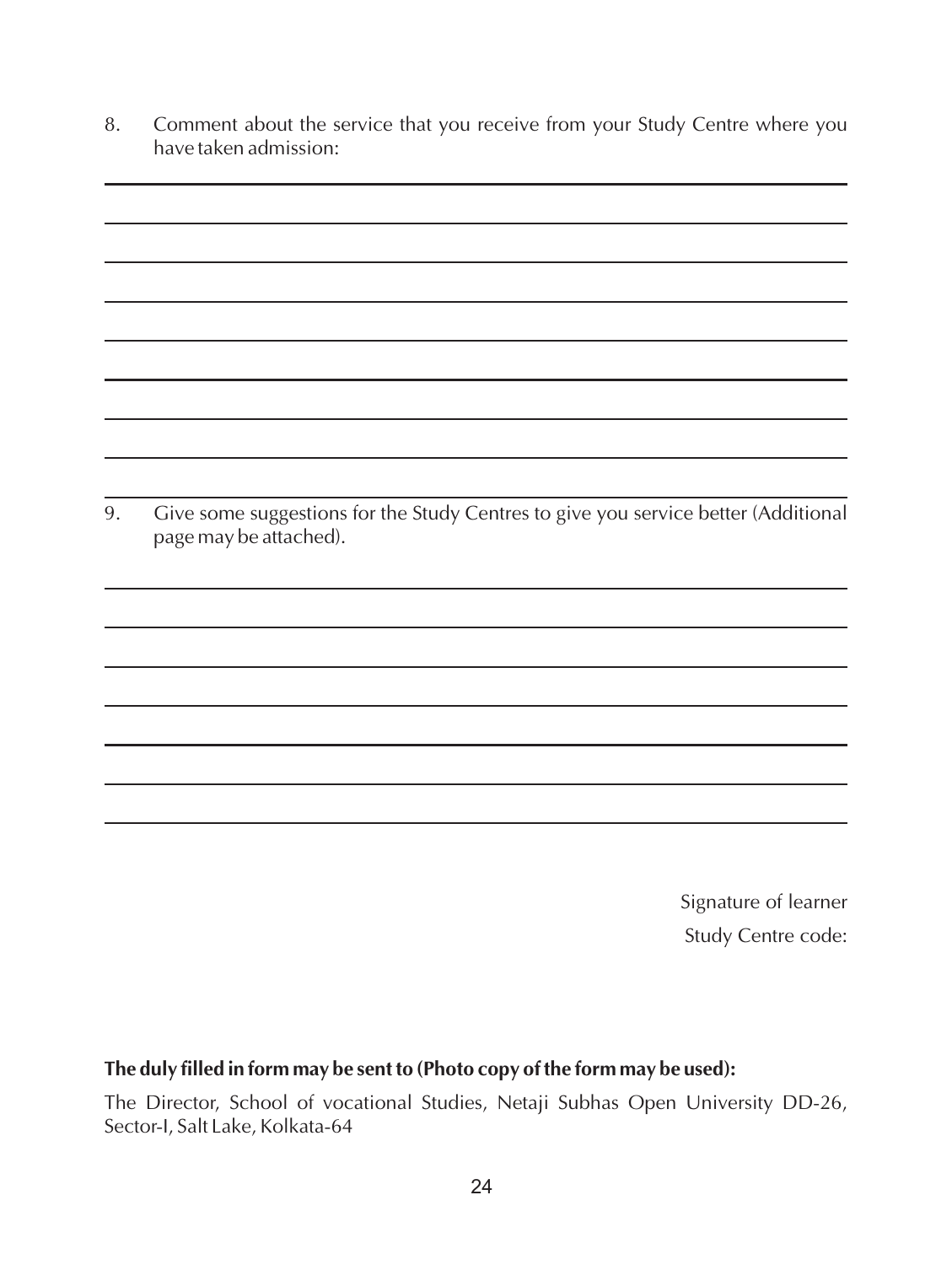#### **NETAJI SUBHAS OPEN UNIVERSITY**



ESTABLISHED BY W.B. ACT (XIX) OF 1997, RECOGNIZED BY U.G.C. DD - 26, SECTOR - I, SALT LAKE CITY, KOLKAT A - 700 064

#### **APPLICATION FOR CHANGE OF STUDY CENTRE**

To The Registrar Netaji Subhas Open University DD - 26, Sector - I, Salt Lake City, Kolkata - 700 064 Through: The Co-ordinator .....................................................................................................................................

#### **Sub.:- Application for Change of Study Centre**

| Sir, |  |
|------|--|
|      |  |

following course & subject etc.

#### **My Particulars are given below·**

| SI.No. | Name of the Student | <b>Enrolment No.</b> | Subject |
|--------|---------------------|----------------------|---------|
|        |                     |                      |         |
|        |                     |                      |         |
|        |                     |                      |         |

At present I want to change my Study Centre from ......................................................to

......................................................... because of Change of place of Service Shifting of

Family / Marriage (please tick) in case of other reason please specify ............................

Yours faithfully,

Signature of Student

#### **Enclosed:**

**1) Acopy of DD for Rs.500/- (five hundred only) bearing no.............dated............**

- **2) Identity Card.**
- **3) Copy of documents in support of the reason stated for change of centre.**

#### **Forwarded,**

#### **Co-ordinator (With Seal)**

#### **N.B.:**

- **→** A FEE of Rs.500/- should be remitted by way of a Demand Draft drawn in favour of **Netaji Subhas Open University** and payable at **Kolkata** (one photocopy of Demand Draft should be attached herewith).
- ◆ Application will be considered under circumstances like change of place of service, shifting of family and change of marital status only after admission with documentary evidence.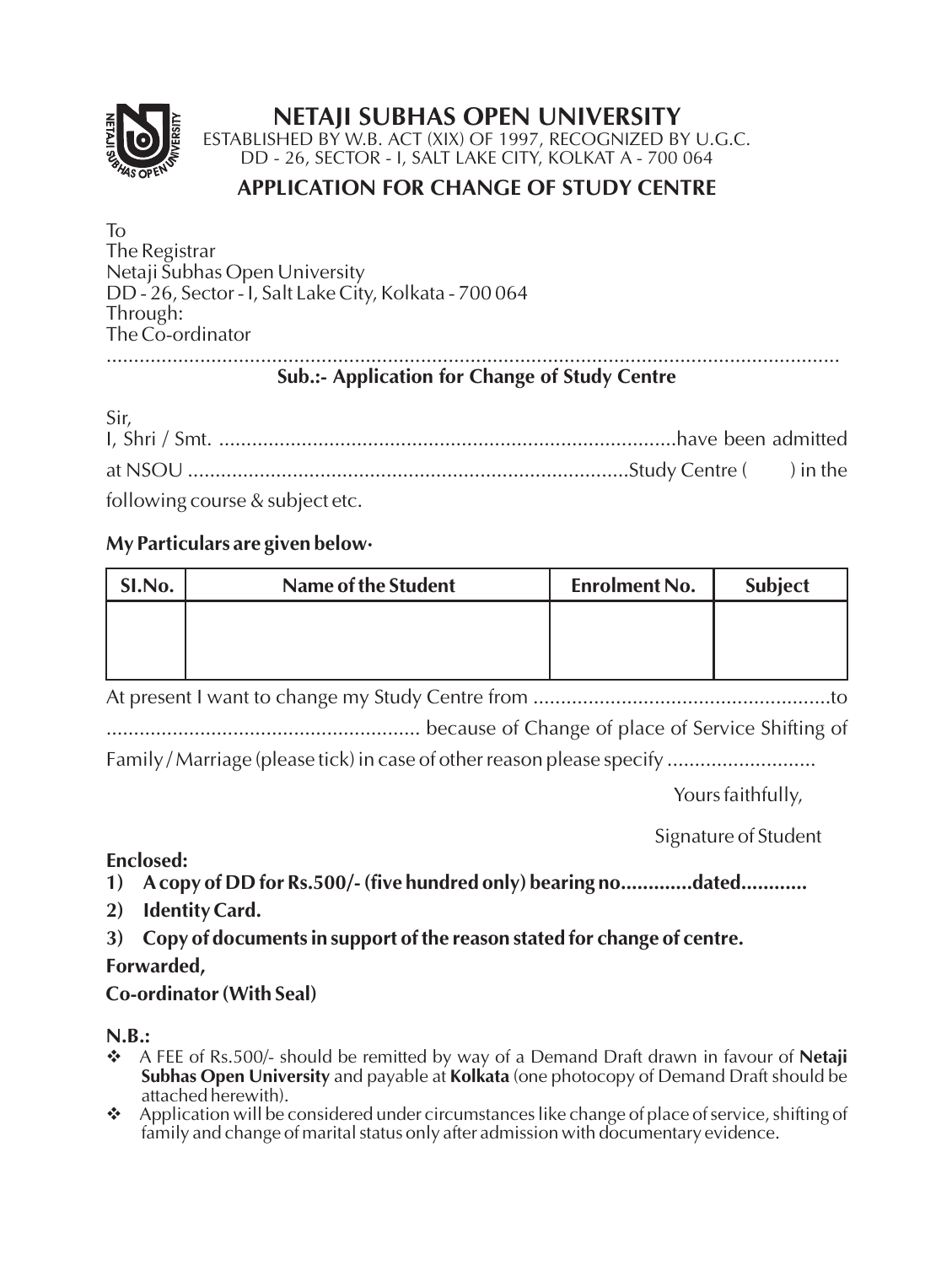

# **NETAJI SUBHAS OPEN UNIVERSITY**

ESTABLISHED BY W.B. ACT (XIX) OF 1997, RECOGNIZED BY U.G.C. DD - 26, SECTOR - I, SALT LAKE CITY, KOLKAT A - 700064

#### **APPLICATION FOR CHANGE OF SURNAME**

To The Registrar Netaji Subhas Open University DD - 26, Sector - I, Salt Lake City, Kolkata - 700 064

Through: The Co-ordinator

......................................................................................................................................

#### **Sub.:- Application for Correction of Name and/or Surname**

Sir,

I, Shri / Smt................................................................................. have been admitted at NSOU........................................................................................... Study Centre ( ) in the following course & subject etc. For correction of my name and / or surname on Enrollment Certificate-cum-Identity Card / Admit Card / Marksheet my particulars are as given below.

| SI.<br>No. | Name of the Student<br>on Enrolment Sheet<br><b>Identity Card /</b><br><b>Admit Card / Marksheet</b> | <b>Correct Name</b><br>of the Student | <b>Enrolment</b><br>No. | <b>Subject</b> |
|------------|------------------------------------------------------------------------------------------------------|---------------------------------------|-------------------------|----------------|
|            |                                                                                                      |                                       |                         |                |

Yours faithfully,

Signature of Student

**Enclosed:** 

**1) Identity Cand** 

**2) Photocopy of Marksheet of Class 10 & (10+ 2) Examinations (one copy each).** 

**3) Photocopy of Admit Card of Class 10 Examination (one copy).** 

**Forwarded, Co-ordinator (With Seal)**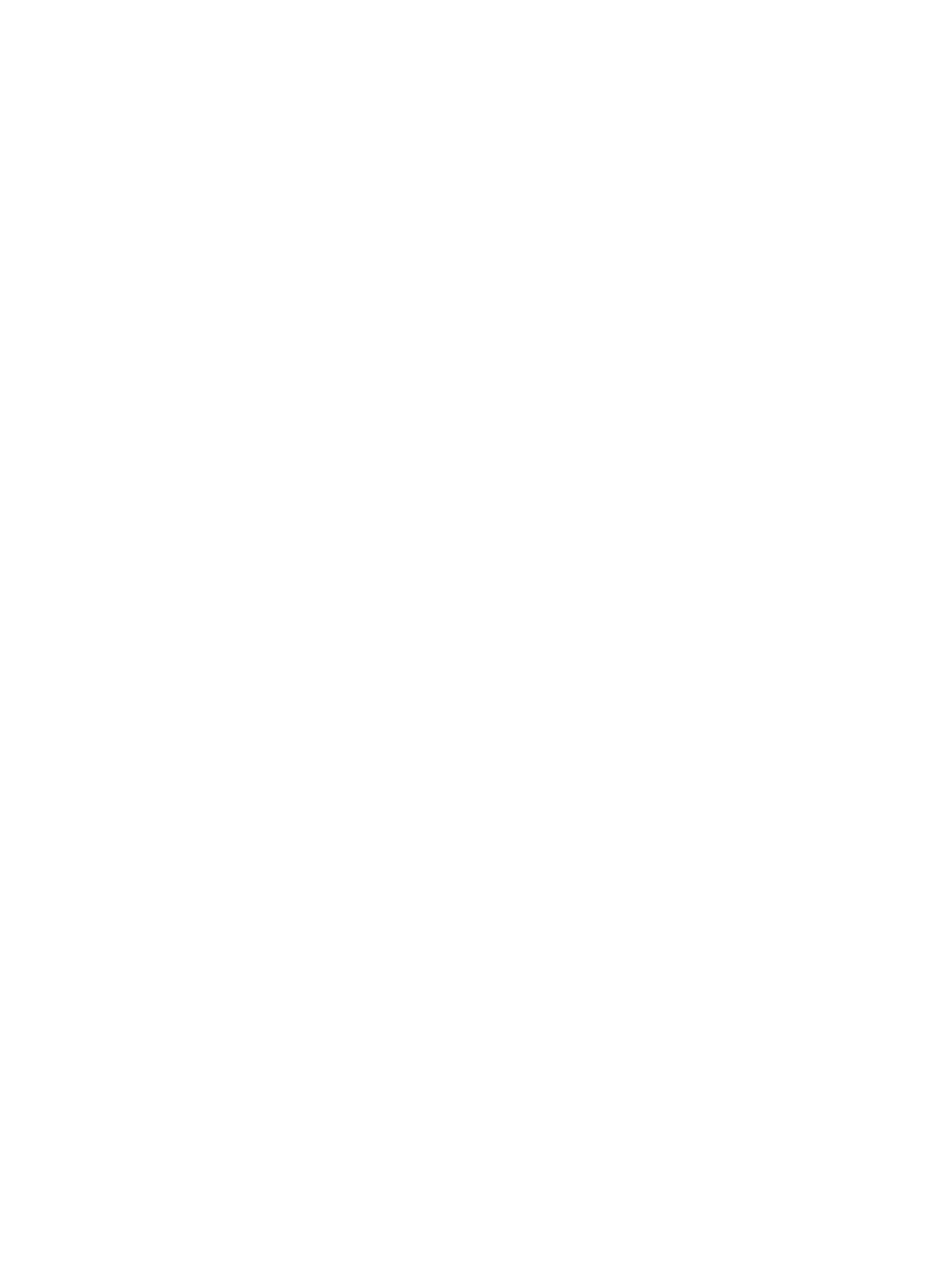- 1. To be carried by the candidate whenever he/she visits any Study Centre / H.Q. of the University.
- 2. In case of loss of the card an GD is to be lodged immediately and an application is to be submitted with a copy of the GD along with a DD for Rs.50/- (Fifty) in favour of Netaji Subhas Open University, payable in Kolkata.
- 3. If this card is found by anybody it should be sent to the address on the right.



**DD-26, Sector-I, Salt lake City, Kolkata-700 064**

# **Identity Card**

- 1. To be carried by the candidate whenever he/she visits any Study Centre / H.Q. of the University.
- 2. In case of loss of the card an GD is to be lodged immediately and an application is to be submitted with a copy of the GD along with a DD for Rs.50/- (Fifty) in favour of Netaji Subhas Open University, payable in Kolkata.
- 3. If this card is found by anybody it should be sent to the address on the right.



**DD-26, Sector-I, Salt lake City, Kolkata-700 064**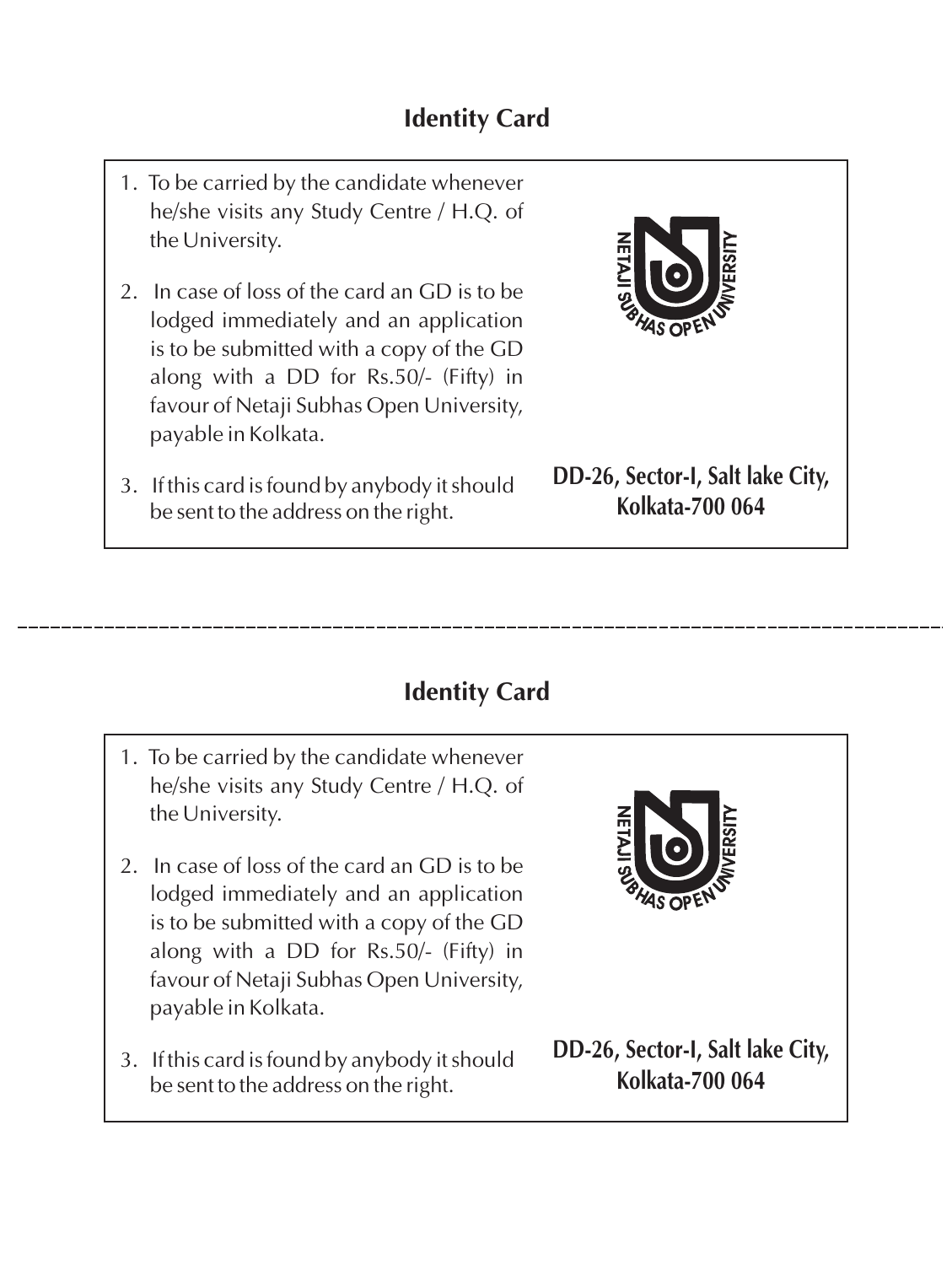| UIN No.                     | Name of the Study Centre with Code:                     |
|-----------------------------|---------------------------------------------------------|
|                             | (To be filled up by Centre)                             |
|                             | PP<br>Size Photograph<br>(To be affixed by<br>applicant |
| Signature of the Candidate: | Signature of the Coordinator<br>with seal               |

# **Identity Card (To be filled in by the candidate)**

# **Identity Card**

\_\_\_\_\_\_\_\_\_\_

#### **(To be filled in by the candidate)**

| UIN No.                     | Name of the Study Centre with Code:       |  |  |
|-----------------------------|-------------------------------------------|--|--|
|                             | (To be filled up by Centre)               |  |  |
|                             | PP<br>Size Photograph                     |  |  |
|                             | (To be affixed by<br>applicant            |  |  |
|                             |                                           |  |  |
| Signature of the Candidate: | Signature of the Coordinator<br>with seal |  |  |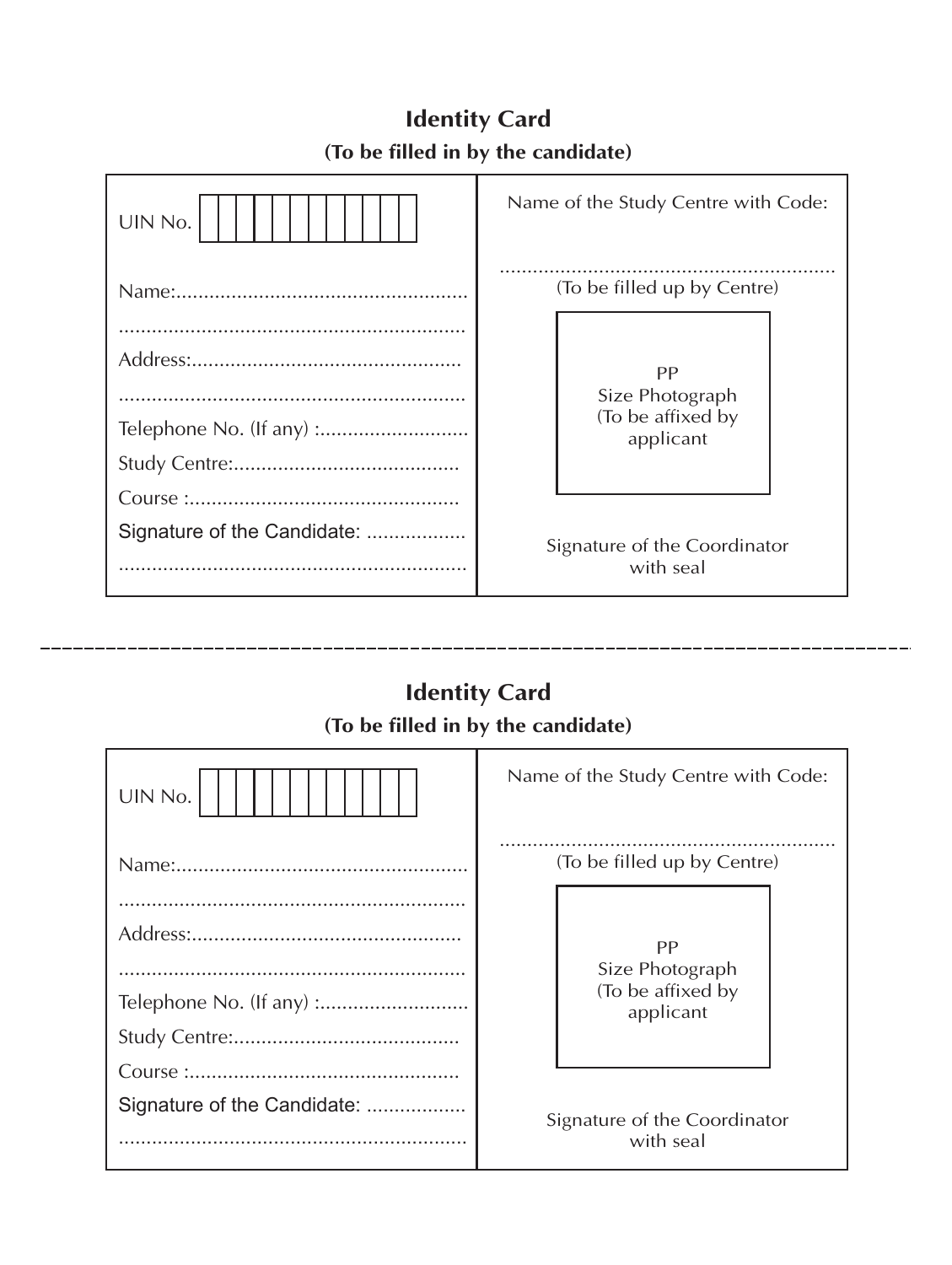SI. No. 22/

#### **NETAJI SUBHAS OPEN UNIVERSITY DD-26, SECTOR-I, SALT LAKE CITY, KOLKATA-700 064 Phone: (033) 4066-3220**

AFFIX PASSPORT SIZE PHOTO **HERE** 

Seal of the receiving centre



(SIGNATURE OF THE CANDIDATE)

# **APPLICATION FOR STUDENT ENROLMENT (Blended VET) YEAR: 20........ SESSION: JANUARY / JULY**

**Study Centre Code:** 

| Programme : Diploma $\Box$ Advanced Diploma $\Box$ Advanced Certificate $\Box$ |
|--------------------------------------------------------------------------------|

| Name of the Student:                                                      |  |  |  |  |  |
|---------------------------------------------------------------------------|--|--|--|--|--|
| (in block letters)                                                        |  |  |  |  |  |
| <b>Present Address:</b>                                                   |  |  |  |  |  |
| (in block letters)                                                        |  |  |  |  |  |
| <b>Parmanent Address:</b>                                                 |  |  |  |  |  |
| Email:<br>Mobile No:                                                      |  |  |  |  |  |
| Date of Birth<br>D D M<br>$\mathbf M$<br>Y Y                              |  |  |  |  |  |
| Male   Female   Others   (Tick which is applicable)<br>Sex:               |  |  |  |  |  |
| Category (Tick one box) : General     SC<br>ST<br>OBC                     |  |  |  |  |  |
| Whether Physically Challanged: Yes / No (Tick which is applicable)        |  |  |  |  |  |
| Whether belong to Minority Community: Yes / No (Tick which is applicable) |  |  |  |  |  |
|                                                                           |  |  |  |  |  |
|                                                                           |  |  |  |  |  |
|                                                                           |  |  |  |  |  |
| Whether belong to BPL : Yes / No (Tick which is applicable)               |  |  |  |  |  |
| If Yes, BPL No.:                                                          |  |  |  |  |  |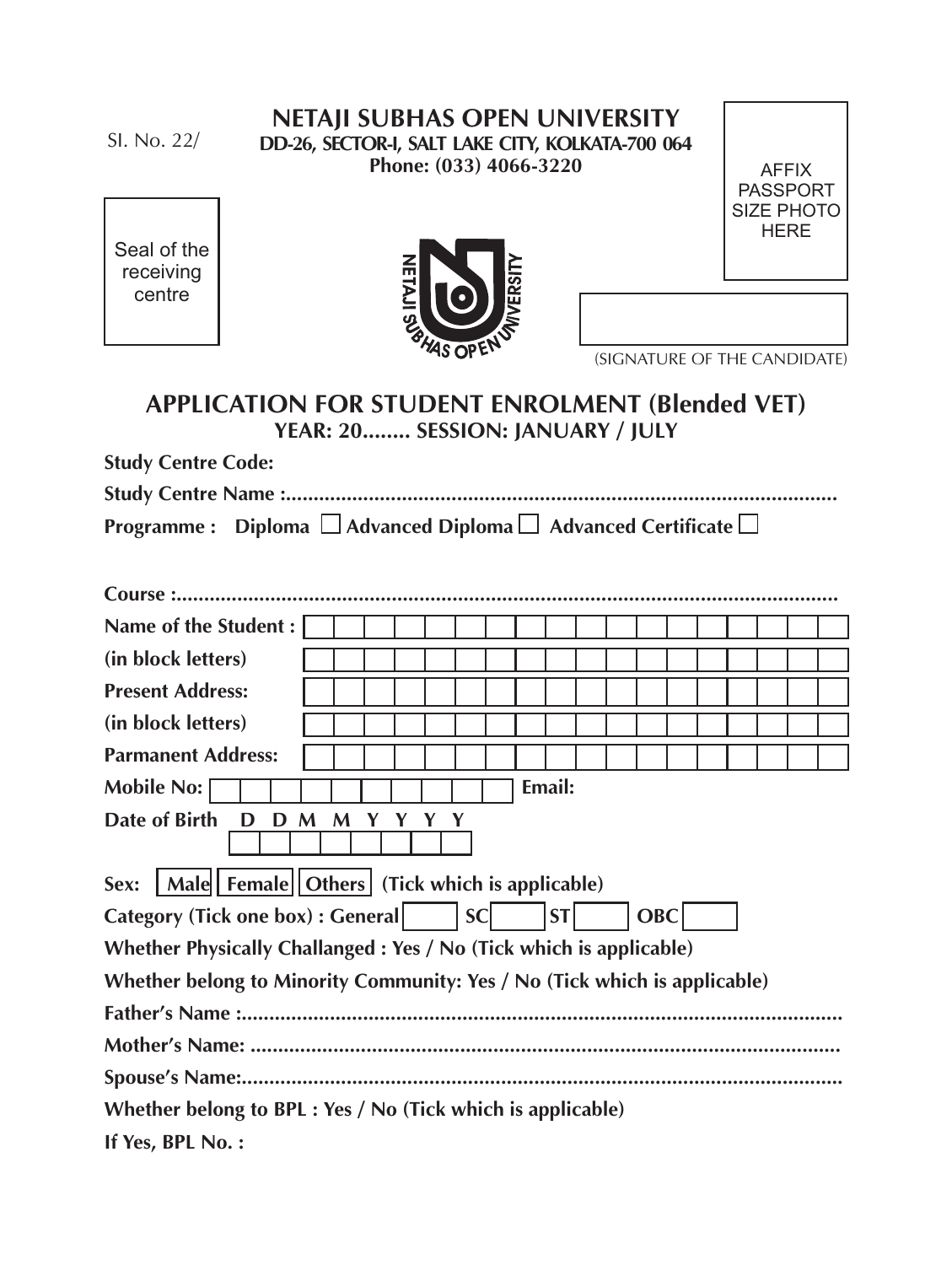| <b>Candidate's Occupation:</b>                                                           | $(i)$ Govt. Service                 | (ii) Semi Govt.                           |
|------------------------------------------------------------------------------------------|-------------------------------------|-------------------------------------------|
| $(iii)$ Private Service                                                                  | $(iv)$ Self-employed $\Box$         | $(v)$ Retired $\Box$                      |
| $(vi)$ Student $\Box$                                                                    | $(vi)$ Unemployed $\Box$            | $(vii)$ Others                            |
| <b>Monthly Income (Tick one box):</b>                                                    | (i) Less than $\mathcal{F}$ 5,000/- |                                           |
| (ii) Between $\overline{\mathcal{A}}$ 5001/-to $\overline{\mathcal{A}}$ 10,000/- $\Box$  |                                     | (iii) Between জ 10,001 to                 |
| জ 20,000/- $\Box$ (iv) Above জ 20,001/-                                                  |                                     |                                           |
|                                                                                          |                                     |                                           |
|                                                                                          |                                     |                                           |
| <b>Religion:</b> (i) $\text{Hinduism}$ (ii) $\text{Christianity}$ (ii)                   |                                     | $(iii)$ Islam $(j)$ $(iv)$ Buddhism $(j)$ |
| (v) Jainism ( ) (vi) Zaroastrianism ( )                                                  |                                     | (vii) Sikhism () (viii) Others ()         |
| if 'others', please state:                                                               |                                     |                                           |
| <b>Residential Area:</b> (i) Panchayat () (ii) Municipality () (iii) Corporation Area () |                                     |                                           |

**Whether already registered in NSOU :** Yes / No

if 'yes', (i) Registration No.s: 1.  $\qquad \qquad$  2.  $\qquad \qquad$  3.

#### **Academic Record:**

| Examination | Board/     | Year of | Subject | % of marks obtained |
|-------------|------------|---------|---------|---------------------|
| passed      | University | passing | studies | with aggregate      |
|             |            |         |         |                     |
|             |            |         |         |                     |
|             |            |         |         |                     |
|             |            |         |         |                     |
|             |            |         |         |                     |
|             |            |         |         |                     |
|             |            |         |         |                     |
|             |            |         |         |                     |

#### **DECLARATION BY APPLICANT**

I hereby declare that I have read and understood the conditions of eligibility for the programme for which I seek admission.

I fulfil the minimum eligibility criteria and I have provided necessary information in this regard. In the event of any information being found incorrect or misleading my candidature shall be liable to cancellation by the University at any time and I shall not be entitled to refund of any fee paid by me to the University.

Place: .............................................. Date:.......................................... Countersigned Co-ordinator ............................................. (Study Centre) ...........................

Seal of the Study Centre Full Signature of the Candidate